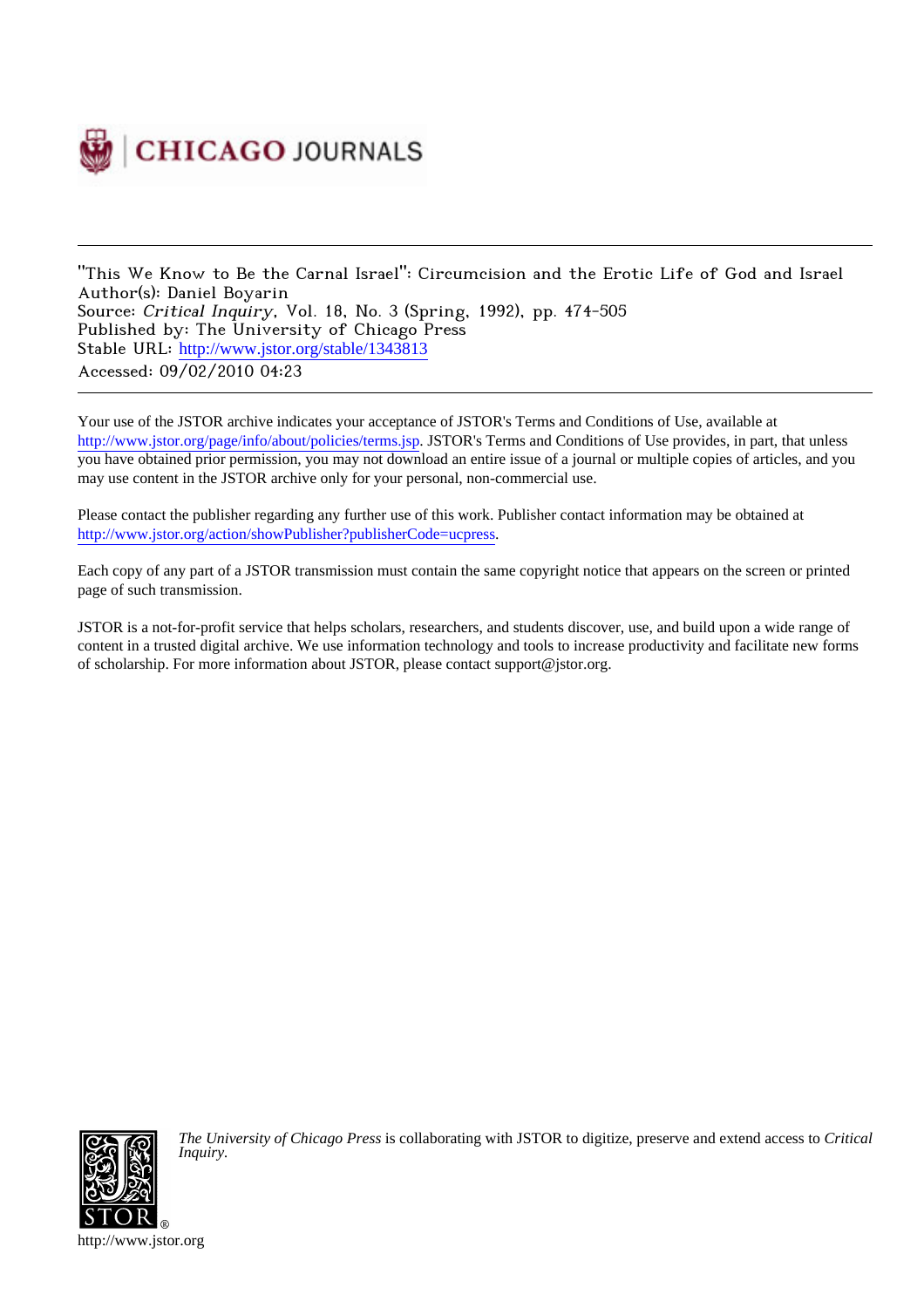# **"This We Know to Be the Carnal Israel": Circumcision and the Erotic Life of God and Israel**

**Daniel Boyarin** 

**For the letter kills but the spirit gives life.** 

**-2 Cor. 3:6** 

**Behold Israel according to theflesh [1 Cor. 10:18]. This we know to be the carnal Israel; but the Jews do not grasp this meaning and as a result they prove themselves indisputably carnal.** 

**-AUGUSTINE, Tractatus adversos Judaeos** 

**When Augustine condemns the Jews to eternal carnality, he draws a direct connection between anthropology and hermeneutics. Because the Jews reject reading "in the spirit," they are therefore condemned to remain "Israel in the flesh." Allegory is thus, in his theory, a mode of relating to the body. In another part of the Christian world, Origen also described the failure of the Jews as owing to a literalist hermeneutic, one** 

**\*\*Dedicated in memoriam to Professor Ephraim Elimelech Urbach.** 

**All biblical and midrashic translations are mine unless otherwise noted.** 

**The initial impulse to do this work came from a seminar on circumcision in Spinoza and the question of nationalism given by Jacques Derrida at the School of Criticism and Theory at Dartmouth in the summer of 1987. An earlier version of this paper was delivered at Princeton University on 27 March 1991 and at the conference "People of the Body/People of the Book" held at Stanford University and the University of California, Berkeley, 29-30 April 1991. I wish to thank the participants on those occasions-especially James Boone, Howard Eilberg-Schwartz, John Gager, Ilana Pardes, Brian Stock, and**  Froma Zeitlin-as well as the editors of *Critical Inquiry* for their very constructive critiques.

**<sup>? 1992</sup> by The University of Chicago. 0093-1896/92/1803-0004\$01.00. All rights reserved.**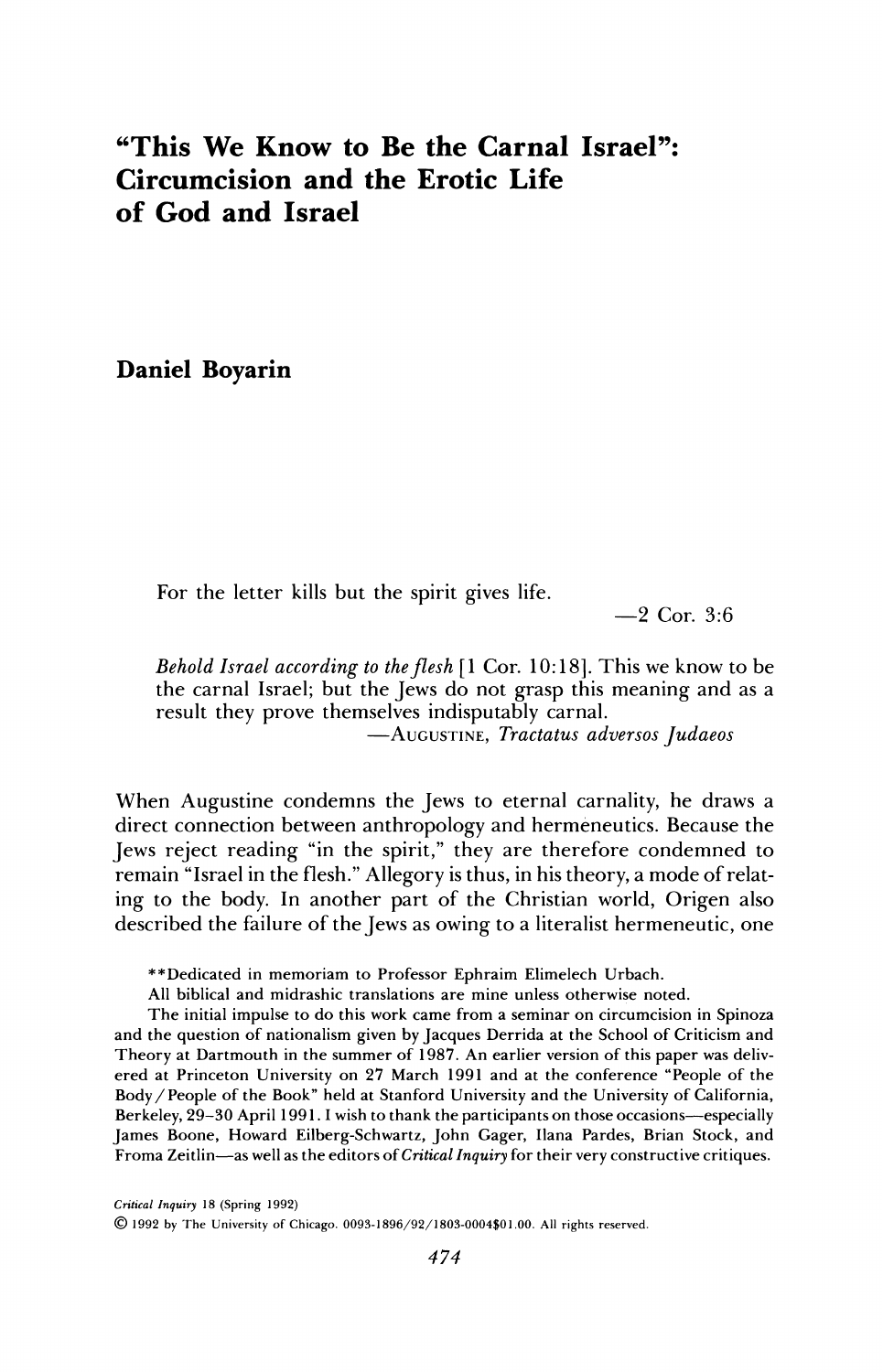**that is unwilling to go beyond or behind the material language and discover its immaterial spirit. This way of thinking about language had been initially stimulated in the Fathers by Paul's usage of "in the flesh" and "in the spirit" respectively to mean literal and figurative. Romans 7:5-6 is a powerful example of this hermeneutic structure: "For when we were still in the flesh, our sinful passions, stirred up by the law, were at work on our members to bear fruit for death. But now we are fully freed from the law, dead to that in which we lay captive. We can thus serve in the new being of the Spirit and not the old one of the letter." In fact, the exact same metaphor is used independently of Paul by Philo, who writes that his interest is in "the hidden and inward meaning which appeals to the few who study soul characteristics rather than bodily forms."2 For both, hermeneutics becomes anthropology.** 

**Pauline religion itself should be understood as a contiguous religiocultural formation with other Hellenistic Judaisms.3 Among the major supports for such a construction are the similarities between Paul and Philo-similarities that cannot easily be accounted for by assuming influence, since both were active at the same time and in two quite separated places.4 The affinities between Philo and such texts as the fourth gospel or the Letter to the Hebrews are only slightly less compelling** 

**1. See Henri Crouzel, Origen, trans. A. S. Worrall (San Francisco, 1989), pp. 107-12.** 

**2. Philo, On Abraham, sec. 147, in vol. 6 of Philo, trans. and ed. F. H. Colson (Cambridge, Mass., 1935), p. 75. It is very important to note that Philo himself is just the most visible representative of an entire school of people who understood the Bible, and indeed the philosophy of language, as he did. On this see David Winston, "Philo and the Contemplative Life," in Jewish Spirituality: From the Bible through the Middle Ages, ed. Arthur Green (New York, 1986-87), pp. 198-231, esp. p. 211.** 

**3. I am aware that here I am placing myself in the middle of a great contest in the interpretation of Paul. Suffice it to say here that I am cognizant of the different possibilities of reading the Pauline corpus, including in particular the stimulating revisionist reading of Lloyd Gaston, Paul and the Torah (Vancouver, B. C., 1987).** 

**4. See Henry Chadwick, Early Christian Thought and the Classical Tradition: Studies in Justin, Clement, and Origen (1966; New York, 1984), and Peder Borgen, "Observations on the Theme 'Paul and Philo': Paul's Preaching of Circumcision in Galatia (Gal. 5:11) and Debates on Circumcision in Philo," in The Pauline Literature and Theology, ed. Sigfred Pedersen (Arhus, 1980), pp. 85-102.** 

**Daniel Boyarin is Taubman Professor of Talmudic Culture in the department of Near-Eastern studies at the University of California, Berkeley. He is the author of Intertextuality and the Reading of Midrash (1990), as well as the forthcoming Carnal Israel: Reading Sex in Talmudic Culture, from which the present essay is drawn. He is currently engaged in a project entitled The Politics of the Spirit: Paul as a Jewish Cultural Critic.**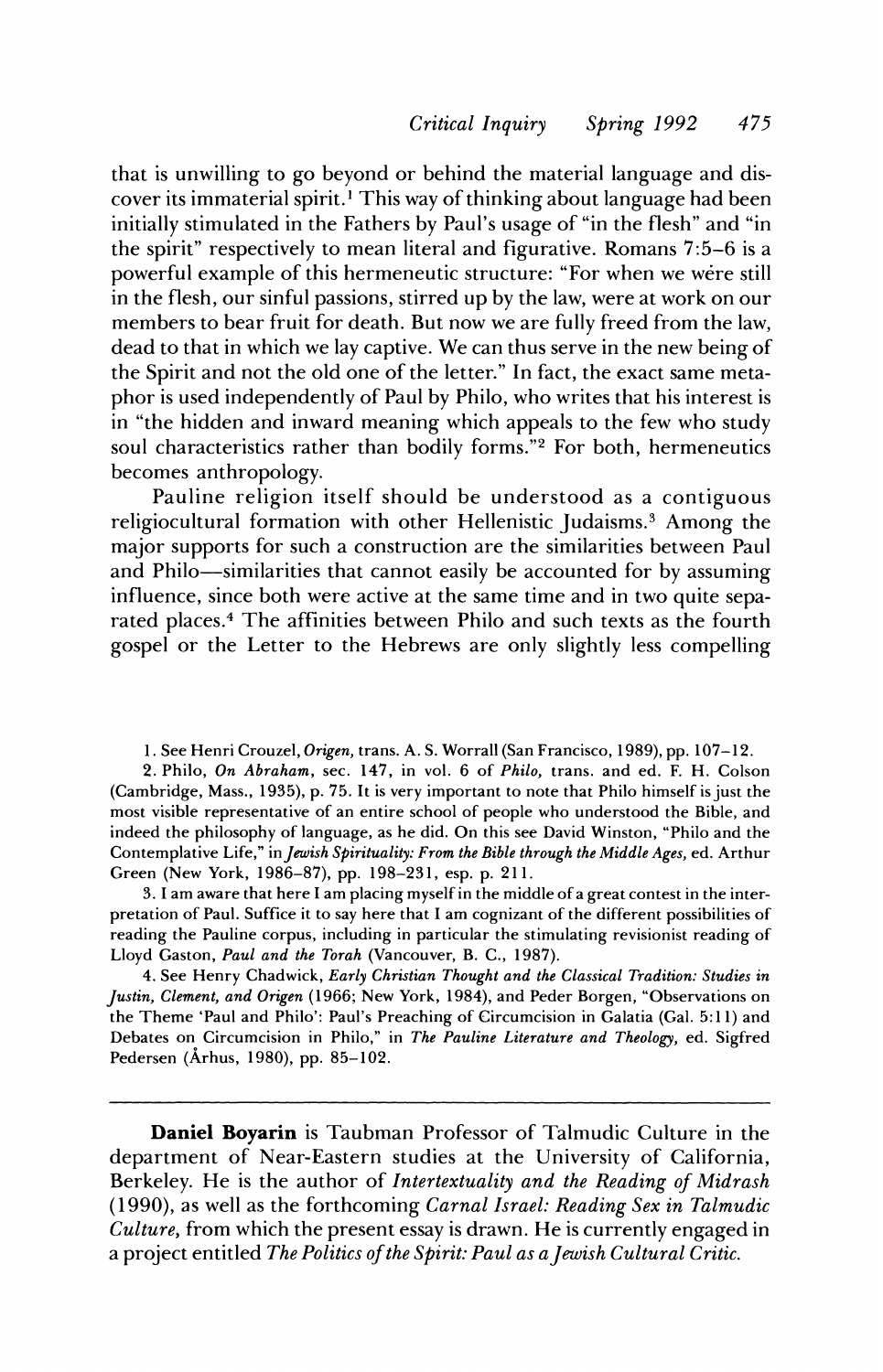**evidence because of the possibility that these texts already know Philo.5 I take these affinities as prima facie evidence for a Hellenistic Jewish cultural koine that undoubtedly varies in many respects but has some common elements throughout the eastern Mediterranean.** 

**Moreover, as Wayne Meeks and others have pointed out, in the first century it is in fact impossible to draw hard and fast lines between Hellenistic and Rabbinic Jews.6 On the one hand, the Rabbinic movement per se did not yet exist, and on the other, Greek-speaking Jews, like Paul and**  Flavius Josephus, refer to themselves as Pharisees and, in Paul's case, as a **disciple of Rabban Gamaliel, the very leader of the putative proto-Rabbinic party. I am going to suggest, however, that there were tendencies already in the first century that, while not sharply defined, separated Greek speakers more acculturated to Hellenism and Semitic speakers who were less so. These tendencies were, on my hypothesis, to become polarized as time went on, leading in the end to a sharp division between hellenizers who became absorbed into Christian groups and antihellenizers who formed the nascent Rabbinic movement. The adoption of Philo exclusively in the Church and the fact that he was ignored by the Rabbis is a sort of allegory of this relationship, by which the Christian movement became widely characterized by its connection with middle and Neoplatonism. In fact, this connection (between Philonic Judaism and Christianity) was realized in antiquity as well, for popular Christian legend had Philo convert to Christianity and even some fairly recent scholarship has attributed some of his works to Christians.7** 

**The congruence of Paul and Philo suggests a common background to their thought in the thought-world of the eclectic middle Platonism of Greek-speaking Judaism in the first century.8 Their allegorical reading practice and that of their intellectual descendants is founded on a binary opposition in which the meaning as a disembodied substance exists prior to its incarnation in language, that is, in a dualistic system in which spirit** 

**5. See Borgen, Bread from Heaven: An Exegetical Study of the Concept of Manna in the Gospel of John and the Writings of Philo (Leiden, 1965), and Ronald Williamson, Philo and the Epistle to the Hebrews (Leiden, 1970).** 

**6. See Wayne A. Meeks, The First Urban Christians: The Social World of the Apostle Paul (New Haven, Conn., 1983), p. 33.** 

7.  $\rightarrow$  J. Edgar Bruns, "Philo Christianus: The Debris of a Legend," *Harvard Theologi*cal Review 66 (Jan. 1973): 141-45, and John Dillon, preface to Philo of Alexandria: The Con**templative Life, the Giants, and Selections, trans. and ed. Winston (New York, 1981), pp. xi-xii, and pp. 313-14.** 

**8. See Chadwick, Early Christian Thought and the Classical Tradition. The notion that**  Paul has a background in Hellenistic Judaism has been advanced fairly often in the past. It has generally had a pejorative tinge to it, as if only Palestinian Judaism was "authentic," and **terms like "lax" or surprisingly enough "coldly legal" are used to describe Paul's alleged Hellenistic environment. Recently this idea has been rightly discarded on the grounds that there is no sharp dividing line between Hellenistic and Palestinian Judaism. If we abandon the ex post facto judgments of history, moreover, there is no reason to accept the previous**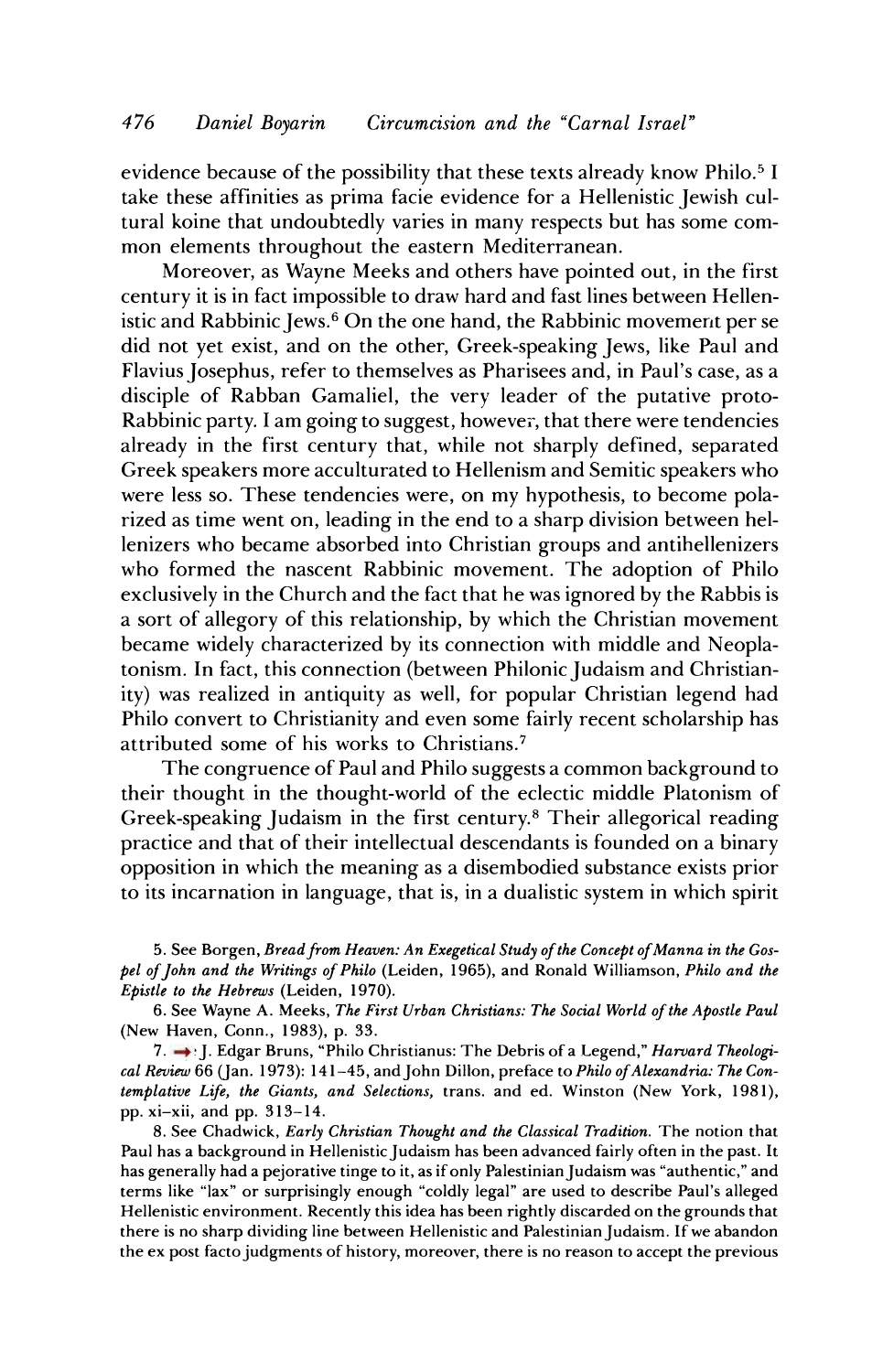**precedes and is primary over body.9 Midrash, as a hermeneutic system, seems precisely to refuse that dualism, eschewing the inner-outer, visibleinvisible, body-soul dichotomies of allegorical reading. Midrash and Platonic allegory are alternate techniques of the body.** 

## **Allegorical and Midrashic Anthropology**

#### **Philo and the Rabbis on Anthropogeny**

**For the close and explicit connection between sign theory and anthropology, we need look no further than Philo, who interprets Adam as the mind and Eve as the body, the supplement, the "helper of the soul": "With the ... man a helper is associated. To begin with, the helper is a created one, for it says 'Let us make a helper for him'; and, in the next place, is subsequent to him who is to be helped, for He had formed the mind before**  and is about to form its helper."<sup>10</sup> The hermeneutic substance of the inter**pretation therefore thematizes its own method, for the interpretation that makes the distinction between primary substance and secondary form makes itself possible as an interpretation of the relation between Adam and Eve. Put perhaps in simpler language, the interpretation of Adam as spirit and Eve as matter is what makes possible the interpretation of the story, the language of the Adam and Eve narrative, as matter to be interpreted by reference to the spirit of its true meaning. Or once more, to reverse the relation, the idea of meaning as pure unity and language as difference is what makes possible the interpretation of Adam as meaning and Eve as language. It is from here that a historical vector begins that will ultimately end up in phallogocentric versus as-a-woman reading.** 

**When we turn, accordingly, to Philo's interpretation of the creation of woman we will find that it institutes and reproduces his "ontohermeneutics." He first establishes the very terms and methods of his interpretive practice: "Now these are no mythical fictions, such as poets and** 

**notions of margin and center in the description of late antique Jewish groups, no reason why Philo should be considered less authentic than Rabban Gamaliel. The question of cultural differences between Greek- and Hebrew-speaking Jews can be treated in a different nonjudgmental territory. In that light I find the similarities between Paul and Philo, who could have had no contact with each other whatsoever, very exciting evidence for first century Greek-speaking Jews.** 

**<sup>9.</sup> I have limited the scope of this claim to allow for other types of allegory, including**  such phenomena as Joseph's interpretations of Pharaoh's dreams, as well as an untheorized **allegorical tradition in reading Homer. When I use the term allegory, therefore, this is to be understood as shorthand for allegoresis of the type we know from Philo on.** 

**<sup>10.</sup> Philo, Allegorical Interpretation of Genesis 2, 3, bk. 2 sec. 5, in vol. 1 of Philo, trans. Rev. G. H. Whitaker, ed. Colson and Whitaker (New York, 1929), p. 227; hereafter abbreviated AI, bk.: sec.**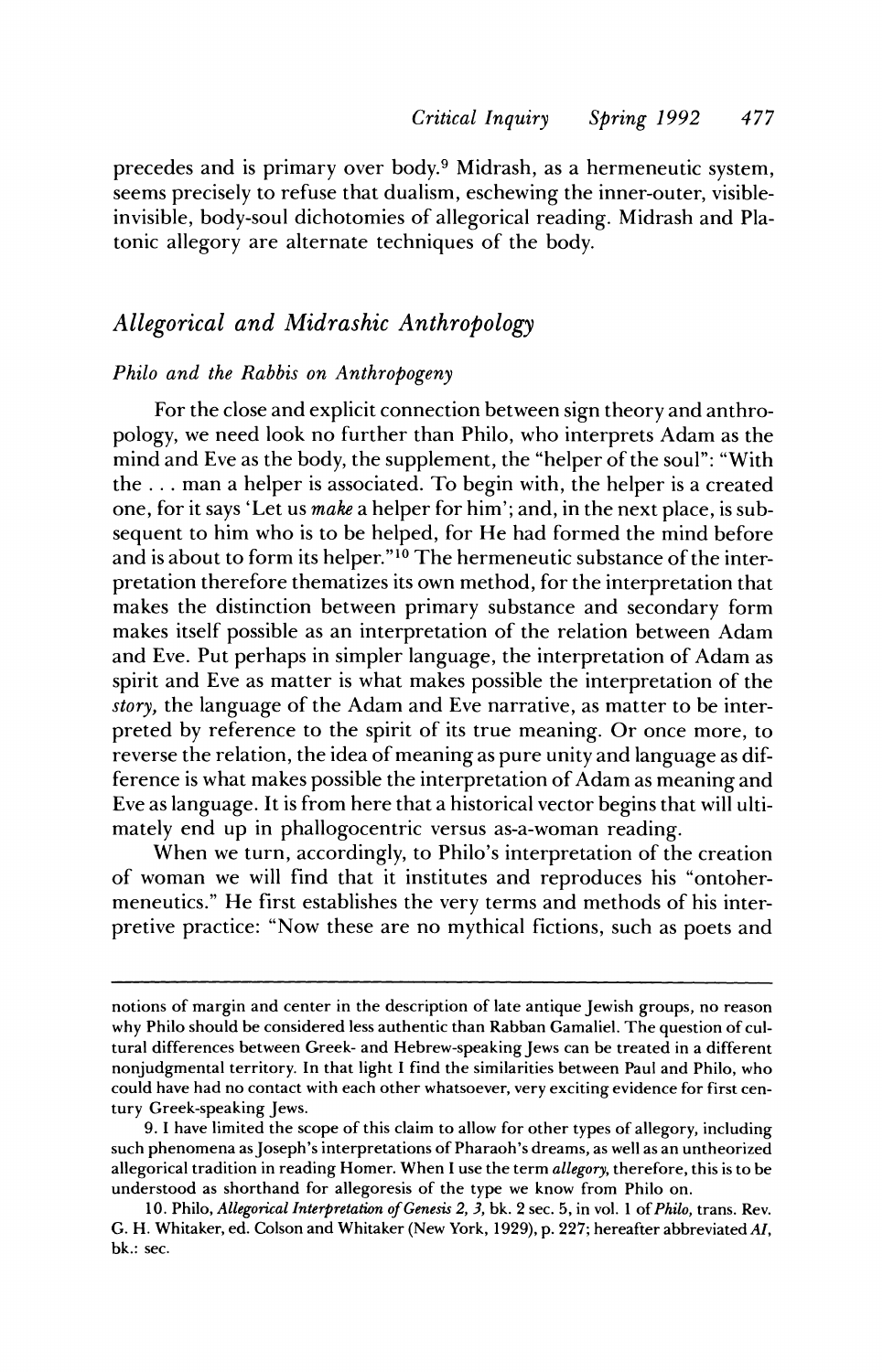**sophists delight in, but modes of making ideas visible, bidding us resort to allegorical interpretation."'' For Philo, the story is one of the creation of sense perception and its effects on Adam, who was formerly pure mind:** 

**For it was requisite that the creation of mind should be followed immediately by that of sense-perception, to be a helper and ally to it. Having then finished the creation of the mind He fashions the product of creative skill that comes next to it alike in order and in power, namely active sense-perception.... How is it, then, produced? As the prophet himself again says, it is when the mind has fallen asleep. As a matter of fact it is when the mind has gone to sleep that perception begins, for conversely when the mind wakes up perception is quenched. [AI, 2:24-25, p. 241]** 

**The creation of sense perception in the state of sleep, while recognized by Philo as a necessity, is profoundly and explicitly unwelcome to him: "But as it is, the change is actually repugnant to me, and many a time when wishing to entertain some fitting thought, I am drenched by a flood of unfitting matters pouring over me" (AI, 2:32, pp. 245-47). And then,** 

**"He built it to be a woman" (Gen. ii. 22), proving by this that the most proper and exact name for sense-perception is "woman." For just as the man shows himself in activity and the woman in passivity, so the province of the mind is activity, and that of the perceptive sense passivity, as in woman. [AI, 2:38, p. 249]** 

**And finally, the verse that in the Bible is one of the clearest statements of the acceptance of the fleshliness of human beings, even the celebration of it, becomes for Philo something else entirely:** 

**"For this cause shall a man leave his father and his mother, and shall cleave unto his wife, and the twain shall be one flesh" (Gen. ii. 24). For the sake of sense-perception the Mind, when it has become her slave, abandons both God the Father of the universe, and God's excellence and wisdom, the Mother of all things, and cleaves to and becomes one with sense-perception and is resolved into sense-perception so that the two become one flesh and one experience. Observe that it is not the woman that cleaves to the man, but conversely the man to the woman, Mind to Sense-perception. For when that which is superior, namely Mind, becomes one with that which is inferior, namely Senseperception, it resolves itself into the order of flesh which is inferior, into sense-perception, the moving cause of the passions. [AI, 2:49-50, pp. 255, 257]** 

**It is easy to see here how for Philo the theory of the body and the theory of language coincide. His allegorical method, which privileges the spiritual** 

**11. Philo, On the Account of the World's Creation Given by Moses, sec. 157, in vol. 1 of Philo, p. 125.**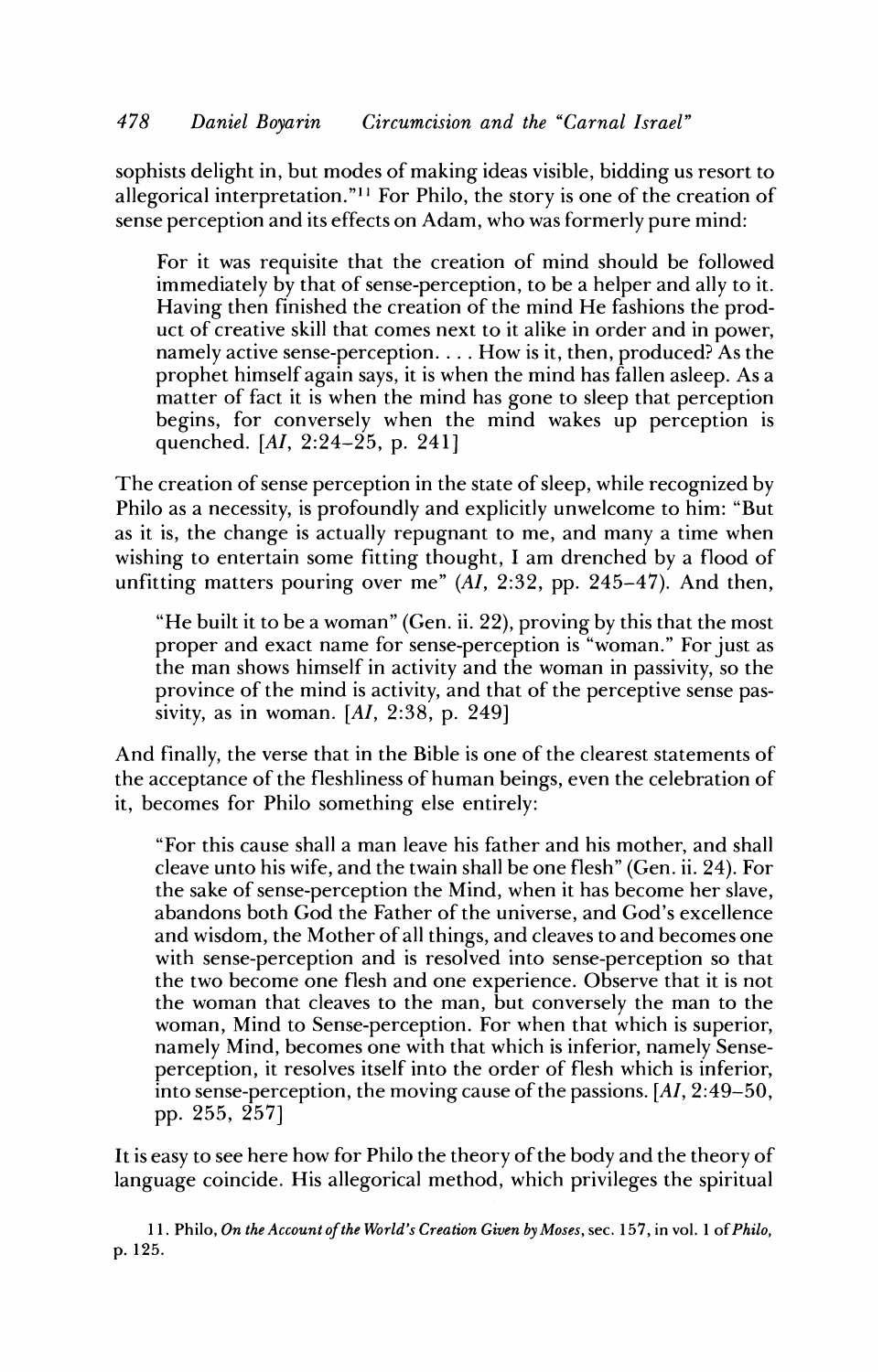**sense ("the soul") is exactly parallel to his anthropological doctrine, which privileges mind over the corporeal. The nexus of allegory and contempt**  for the senses is tight. In both, a secondary carnal entity—respectively material signs, woman, the body—is contrasted to a primary, spiritual **entity-allegorical meaning, man, mind.** 

**In the Rabbinic formation as well there is a homology between corporeality in language and in anthropology. In order to demonstrate this parallelism, I would like to quote a midrashic version of the creation of man and woman, showing how here also the substance of the interpretation is thematized by its method:** 

**And God said let us make a human, etc. Rabbi Yohanan opened:'2 "Behind and before You formed me, and You placed Your hands upon me" (Ps. 139:5). Said Rabbi Yohanan, if a man is righteous, he will enjoy two worlds, for it says, "behind and before You formed me"; but if not, he will have to account for it, for it says, "and You placed Your hands upon me." Said Rabbi Yermia the son of El'azar: When the Holiness (Be it Blessed) created the first human, He created him androgynous, for it says, "Male and female created He them." Rabbi Samuel the son of Nahman said: When the Holiness (Be it blessed) created the first human, He made it two-faced, then he sawed it and made a back for this one and a back for that one. They objected to him: but it says, "He took one of his ribs [tsela']." He answered [it means], "one of his sides," similarly to that which is written, "And the side [tsela'] of the tabernacle" (Exod. 26:20). Rabbi Tanhuma in the name of Rabbi Banayah and Rabbi Berekiah in the name of Rabbi El'azar: He created him as a golem, and he was stretched from one end of the world to the other, as it says, "My golem which Your eyes have seen." (Ps. 139:16)13** 

**Reading the midrashic text we will see that it also, in its constitution of language and meaning, fits its content as myth of simultaneous origin for the male and the female. Here there is no translation of the text onto another abstract meaning plane, no opposition of the letter, the carnal form of language, to its spirit, its inner, invisible meaning. The entire hermeneutic effort is devoted to working out the concrete details of what happened** 

**12. "Opened" is a technical term for the production of a special kind of midrashic discourse before the daily lection from the Torah. It involves the citation of a verse from the prophets or the Hagiographa, which is then shown to be interpretative of the opening verse of the lection (in this case, Ps. 139:5). Its ideological function (in my view) was to demonstrate the interconnectability of all parts of Scripture as a self-glossing text.** 

**13. Midrash Rabbah: Genesis [Hebrew], ed. Jehuda Theodor and Chanoch Albeck, 3 vols. (Jerusalem, 1965), 1:54-55. This is the classic and most important midrash on Genesis, and all my examples of Rabbinic interpretation of Genesis will be adduced from this text. As in all midrashic texts, it is a collection of many different sayings from different Rabbis and different periods, edited into a single, multivocal text, in Palestine some time in the fifth century or so. Its closest cultural congeners are, accordingly, the Greek Fathers.**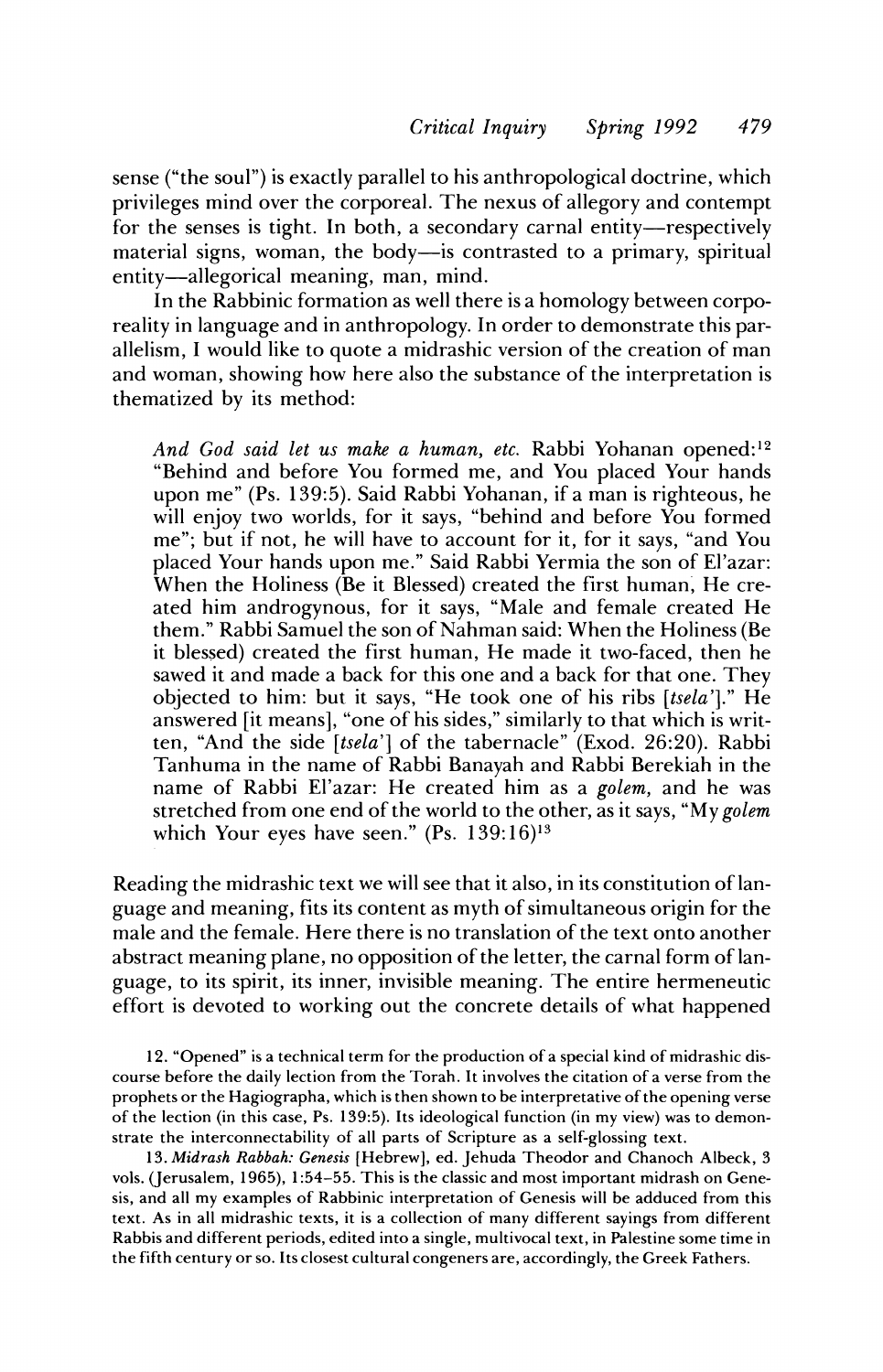**and specifying them. This is done, moreover, by relating the story in Genesis to another set of material signifiers, namely, Psalms 139, quoted twice in our midrashic text. One verse of the psalm-"Behind and before You**  formed me, and You placed Your hands upon me"—gives rise to the inter**pretation of the first human as a two-faced creature later separated into its component parts,<sup>14</sup> while another—"My golem which Your eyes have** seen"—produces the interpretation of the first created human as an un**sexed, undifferentiated embryonic human. The use of these two verses as keys to the interpretation of the events told in Genesis is rendered possible by a hermeneutic theory that sees the Bible as a self-glossing work and hermeneutics as a process of connecting concrete signifiers-not as a process of replacing concrete signifiers with their spiritual meanings.15 Specifically, in this case it derives from a tradition that reads Psalms 139 as a commentary on the story of Adam. This is shown by the fact that two more verses from the same psalm are also interpreted with reference to Adam later in the same midrash.16 Accordingly, if Philo's allegory is the restoration of the visible text (body) to its source and origin, to its spiritual, invisible meaning (spirit), midrash is the linking up of text to text to release meaning-without any doctrine of an originary spirit that precedes the body of the language of the Torah. The midrashic text thematizes neither a supplementarity for the woman'7 nor for its own materiality and physicality as text. Man and woman, body and spirit, language and meaning are inseparably bound together in it from the beginning. It escapes the logic of the supplement entirely because the culture resists the Platonic metaphysics of signification.** 

**14. To be sure, the Genesis Rabbah text does not state this explicitly, but it is implicit in the structure of the midrashic text. The whole point of citing Rabbi Yohanan's interpretation of the verse from Psalms is to chain it to an interpretation of the same verse that will be connected with the first verse of the lection, namely, Genesis 1:27. That connection can only be accomplished if the Psalms verse is indeed the background for Rabbi Yermiah's statement. Later midrashic texts, which are the earliest and (culturally) closest readers of the midrash, explicitly read the text this way. See, for instance, Midrash Tanhuma, ed. S. Buber, 4 vols. (1885; Jerusalem, 1964).** 

**15. See James L. Kugel, The Idea of Biblical Poetry: Parallelism and Its History (New Haven, Conn., 1981), pp. 137-38, which already marked this difference. See also Gerald L. Bruns, "Midrash and Allegory: The Beginnings of Scriptural Interpretation," in The Literary Guide to the Bible, ed. Robert Alter and Frank Kermode (Cambridge, Mass., 1987), pp. 625-46. Bruns's description of midrash is fine; what is missing, paradoxically, is precisely some attempt to come to grips with the differences between midrash and allegory. This is not to say, of course, that the Fathers did not often read the Bible as self-glossing also.** 

**16. See Midrash Rabbah: Genesis, 1:89, 137-38.** 

**17. Even those Rabbinic readings that do not interpret the first human as androgynous do not (to the best of my knowledge) ever derive an ontologically secondary or supervenient status for women from her secondary creation. For further discussion see chapter three of my forthcoming book.**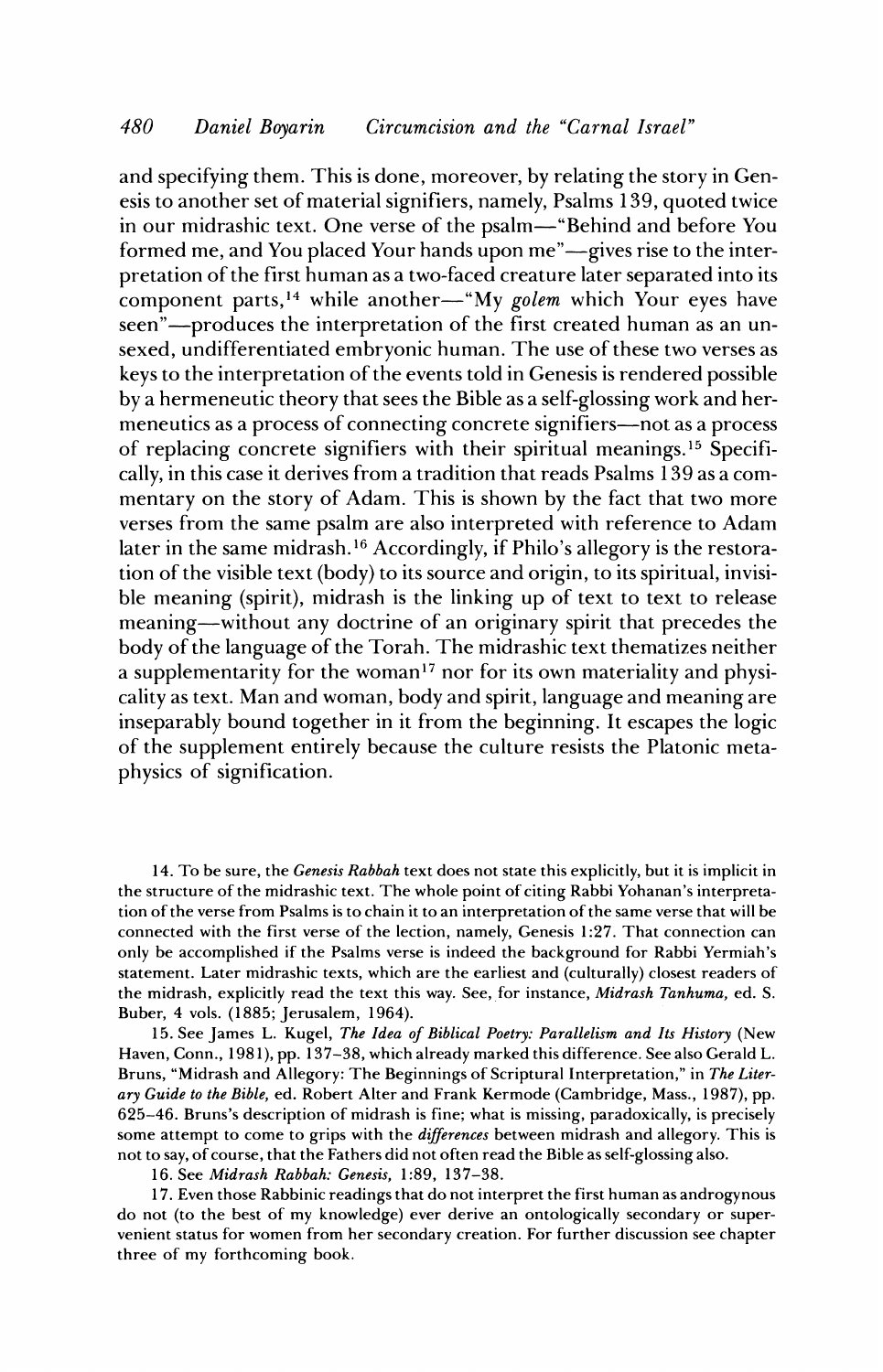## **Gregory of Nyssa and Midrash on the Manna: Allegory and Asceticism**

**Verna Harrison has shown in a recent paper how in the commentaries of Gregory of Nyssa (a follower of Origen) the discourse of asceticism is**  coarticulated with allegory. Her discussion of Gregory's interpretation of **the manna, when contrasted with the midrashic treatment of this sign, will give us an elegant emblem of the differences between these two formations. The literal interpretation of the manna as physical food had been one of the major bones of contention of the Evangelist against "Jewish" hermeneutic. In analyzing the Father's reading of this contention, Harrison provides us with an exceedingly clear formulation of one way of looking at the nexus between hermeneutics and the body:** 

**For Gregory's primary audience in the ascetic community, where fasting and chastity are highly valued as spiritual practices, biblical texts involving food and sexuality, such as the Manna in the Exodus story and the conjugal love in the Song of Songs, are often pastorally inapplicable in their literal sense. Ascetics can read such materials as Scripture only if they are interpreted in another way. So Gregory finds it appropriate to understand them allegorically.** 

**Moreover, within his broadly Platonic world-view, allegory allows him to transfer the concepts and images of nourishment and intimacy from the material to the intelligible world. In his hands, this deliberate transition from text to interpretation becomes an excellent tool for expressing how the ascetic re-directs natural human desire from bodily pleasures toward God. Exegetical method thus comes to mirror ascetic behavior itself and conversely embodies a redirection of thought which can serve as a model for the corresponding redirection of human drives and activities.'8** 

**There is then a perfect fit between the hermeneutics and anthropologies of this system, as we have already observed for Philo. The troping of language from the literal to the figurative-which is called moving from**  the carnal to the spiritual—exactly parallels the turning of human inten**tion from the desire and pleasure of the body to the desire and pleasure of the soul. Linguistic structure and psychology are thus isomorphic. Even more, I would suggest that this kind of allegorical reading as practiced by this line ofJewish and then Christian Platonists is itself an ascetic practice (and not only a model for one), for the very renunciation of the pleasure of the text, understood as story and about bodies, is itself a turning from corporeal pleasure to spiritual contemplation. This articulation between an allegorical hermeneutic and an ascetical anthropology** 

**<sup>18.</sup> Verna E. F. Harrison, "Allegory and Asceticism in Gregory of Nyssa," paper presented at Society of Biblical Literature convention, New Orleans, Nov. 1990; hereafter abbreviated "AA."**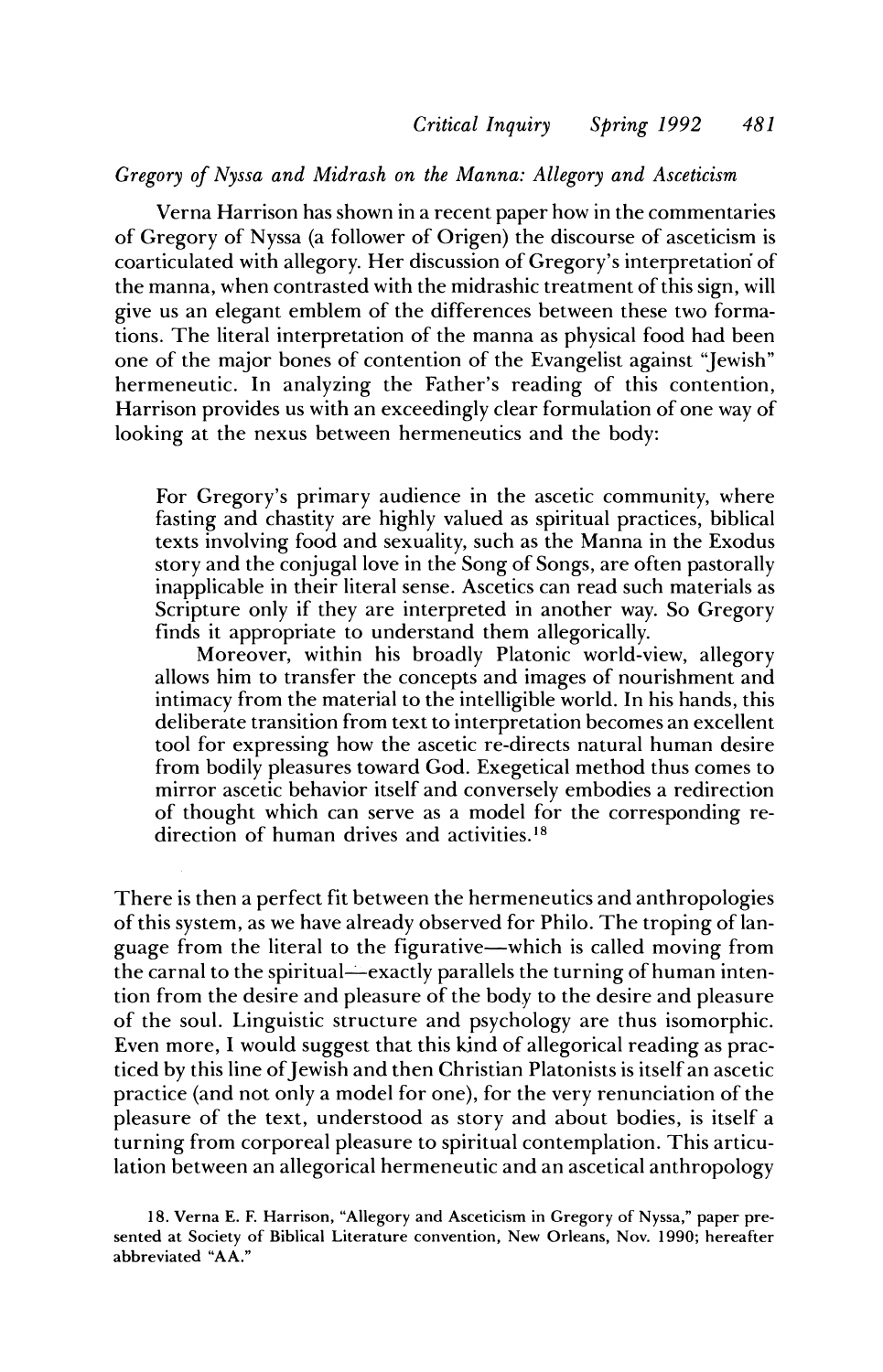**is brought out particularly clearly with respect to the manna, which is taken as a figure for** 

**the incarnation and perhaps also the Eucharist. Christ is the true food of the soul. However, the fact that the Manna is uncultivated is also interpreted as a reference to the Virgin, who conceives her son without a man's seed. Her womb, empty of any human impregnation, is filled from above with divine life. Like the stomach receiving food, it has become an image of the human person as receptacle. By implication, the ascetic, like Mary, is called to turn away from human relationships so as to be united with God, receiving him within herself. Gregory makes this point explicitly in the treatise On Virginity: "What happened corporeally in the case of the immaculate Mary, when the fullness of the divinity shone forth in Christ through her virginity, takes place also in every soul through a virginal existence, although the Lord no longer effects a bodily presence." ["AA"]** 

**We observe here another moment that will be increasingly important in the analysis: the move of allegoresis from the historical specificity of events to an unchanging ontology. Manna, literally the record of real, corporeal, historical events that took place among a specific people, becomes transformed into the sign of an eternally possible fulfillment for everyman's soul. Accordingly, the analogy drawn between the human bodyand its corporeal needs, pleasures, and desires-and the soul, on the one hand, and fleshly language versus spiritual, allegorical meaning on the other, becomes a perfect vehicle for the transcendence of the physical, bodily life that is required to transform Judaism from the cult of a tribe to a world-cultural system.19** 

**For the Rabbis of the midrash, the manna is the literal record of a corporeal food, miraculously given to this people Israel at a particular moment in history. To be sure, it was wonderful food, protean in taste, wondrous in odor and color, miraculous in its exact measure, and distinguished from all other food in that it was perfectly absorbed by the body so that there was no bodily waste. But it was food, not an allegorical sign of something spiritual. As such, it remains a sign of corporeality. Insistence on the literal, corporeal concreteness of the manna constitutes for the Rabbinic formation a claim that the physical, historical existence of Israel in the world remains the ontologically significant moment. There is, accordingly, a perfect homology between the sign theory or hermeneutics and anthropology of the Rabbis, as there is for the dualist Jews and Fathers as well. For the Rabbis, for whom significance is invested directly in visible, tangible, corporeal bodies in the world, the generating human** 

**19. See Werner Jaeger, Early Christianity and Greek Paideia (Cambridge, Mass., 1961),**  p. 5. Jaeger makes the point there that Johann Gustav Droysen, the "discoverer" of Hellen**ism, was motivated by the desire to explain how Christianity became a world religion!**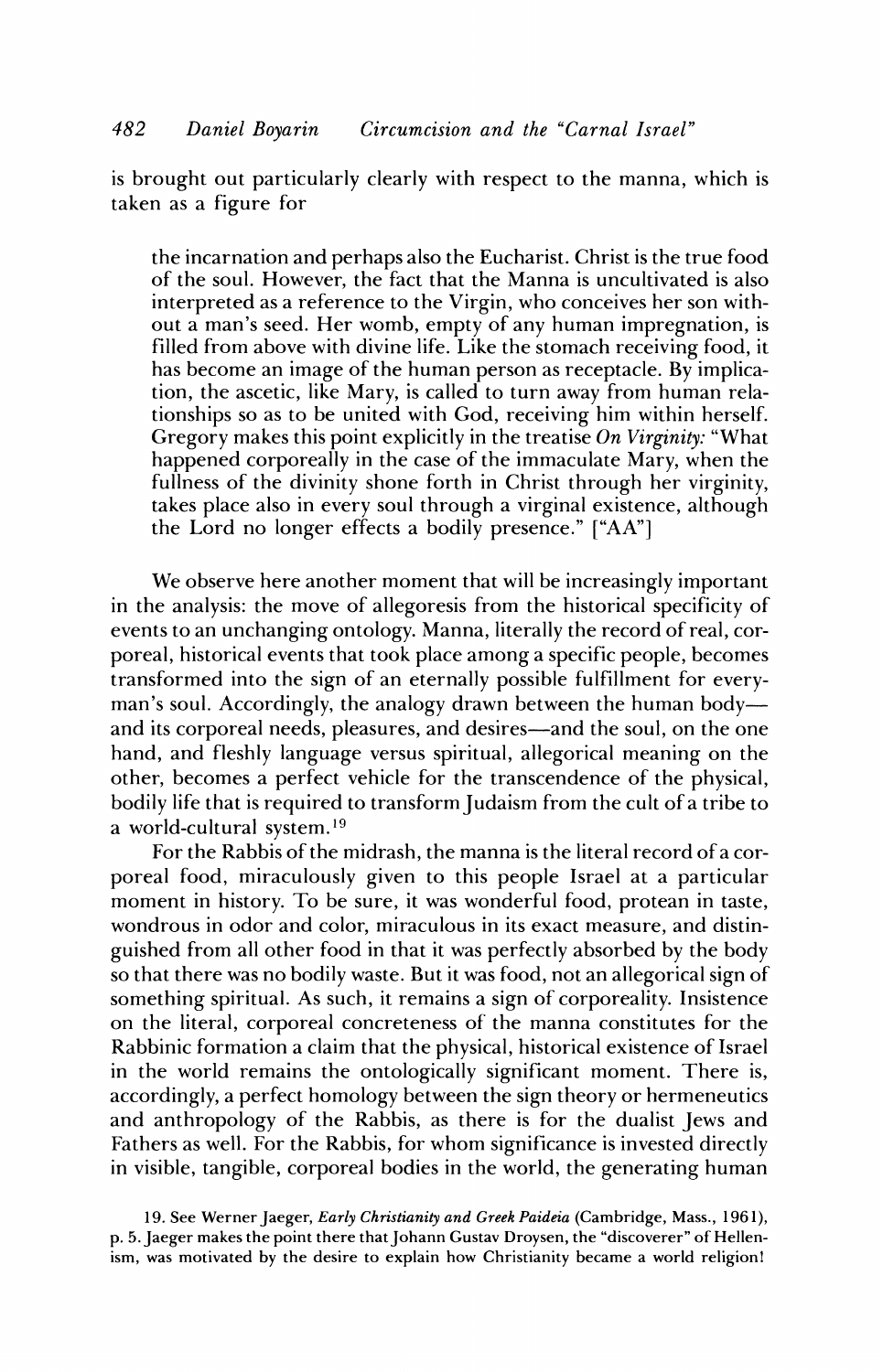**body, the tribe, its genealogy and concrete history, and its particular physical, corporeal practices are supremely valued. This is, of course, a point**  of view that neither the more cosmopolitan Jews-like Philo-nor Chris**tianity could tolerate. Both took advantage of a dualistic ontology to solve the cultural problem. For the less radical Philo, the body remained significant but was significantly downgraded vis-a-vis the spirit, both the body of sexuality and the body of language/history. Both the carnal and the spiritual were meaningful, but in a severely hierarchical way. For the more radical Paul and most of the Fathers, the body was devalued much more completely, retaining significance primarily as a pointer to spirit and the spiritual/universal sense.20** 

## **God's Kisses: Origen and Midrash on the Song of Songs 1:2**

**Another excellent example of this hermeneutic of the body can be found in Origen. For this Father, words stand in a relation of correspondence to ideas that are immaterial and imperceptible. Although Origen's work on the Song of Songs has been shown to have close thematic affini**ties with the interpretations of the midrash,<sup>21</sup> his linguistic strategies are **nearly opposite to them. In excess of Philo, for whom the flesh (and fleshly language) are understood as necessary helpers to the spirit (and the allegorical meaning), for Origen the carnal and the spiritual meanings do not parallel each other but are actually opposed, as the body is opposed to the soul. In Ann Astel's vivid formulation,** 

**achieving the intensity of an erotic love for God depends, moreover, on the sublimation of every bodily desire-even, in Origen's own case, at the cost of self-castration.... The mark of a perfect soul is precisely this power "to forsake things bodily and visible and to hasten to those that are not of the body and are spiritual."** 

**Origen's method of exegesis, then, directly parallels the process of mystical marriage which is the Song's secret subject. Even as the exegete moves away from the Canticum's literal, carnal meaning to its sensus interioris, the bridal soul, renouncing what is earthly, reaches out for the invisible and eternal.... An almost violent departure from the body itself and from literal meaning energizes the soul's** 

**20. Implied here is a particular reading of Paul on the Torah and the Commandments that will be expanded later in the text. I take the sacraments to be a reproduction of the original mysterion of the incarnation, however, so resurrection in the flesh is problematic for me. See John G. Gager, "Body-Symbols and Social Reality: Resurrection, Incarnation and Asceticism in Early Christianity," Religion 12 (Oct. 1982):345-64, for a very important discussion of this issue.** 

**21. See Ephraim E. Urbach, "The Homiletical Interpretations of the Sages and the Expositions of Origen on Canticles, and the Jewish-Christian Disputation," in Studies in Aggadah and Folk-Literature, ed. Joseph Heinemann and Dov Noy, vol. 22 of Scripta hierosolymitana (Jerusalem, 1971): 247-75.**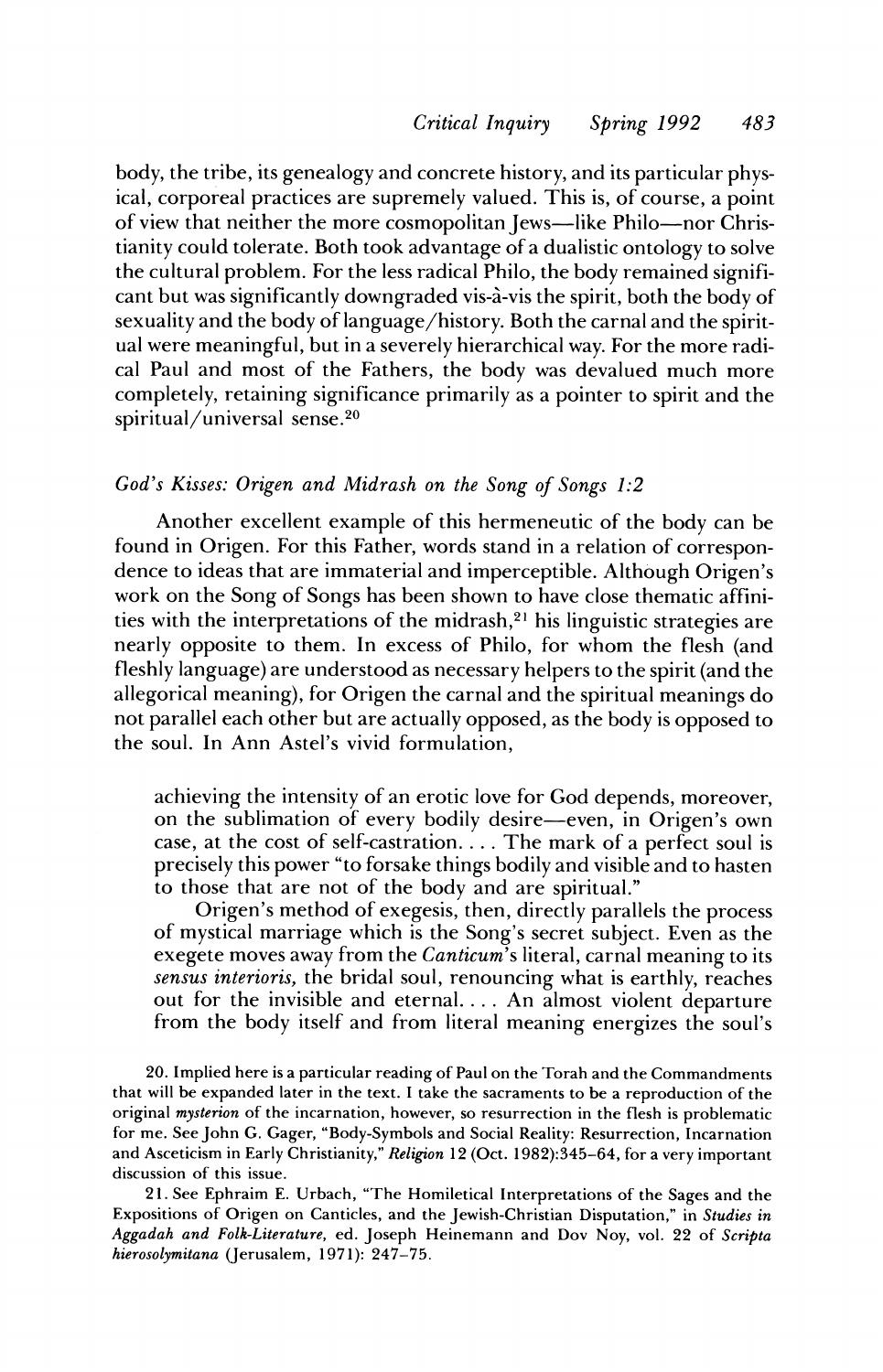**ascent. To pass beyond the literal, carnal sensus is to escape the prisonhouse of the flesh.22** 

**For Origen the very process of allegorical interpretation constitutes in itself and already a transcendence of the flesh. Accordingly the divine kiss is understood by him to refer to the experience of the soul, "when she has begun to discern for herself what was obscure, to unravel what was tangled, to unfold what was involved, to interpret parables and riddles and the sayings of the wise along the lines of her own expert thinking."23 Since in Origen's Platonism the world of spirit is the world of the intelligible, for**  him "intellection and loving are one and the same" (SS, p. 4),<sup>24</sup> and the dis**covery of the true and pure spiritual meaning behind or trapped in the carnal words constitutes the divine kiss. It enacts that "overcoming carnal desire [that] ultimately enables the soul to return to its original state and become once more a mens" (ibid.).25** 

**In the midrash on Song of Songs 1:2, this very kiss is understood quite differently, albeit still as divine. In Origen, the erotic meanings of the kiss in the first verse of the Song, "Let him kiss me with the kisses of his mouth," are sublimated into intellection because of his doctrine that the body is a sign of the fall of the soul from God and must be transcended to be reunited with Him. In the midrash it is that very body, the actual mouth, that experiences God's kiss:** 

**He will kiss me with the kisses of his mouth. Said Rabbi Yohanan, "An angel would take the Speech from the Holy, Blessed One, each and every word, and court every member of Israel and say to him: Do you accept this Speech? It has such and such many requirements, and such and such many punishments, such and such many matters which are forbidden, and such and such many acts which are mandatory, such and such many easy and difficult actions, and such and such is the reward for fulfilling it. And the Israelite would say to him: Yes. And then he would further say to him: Do you accept the Divinity of the Holy, Blessed One? And he would answer him: Yes and again yes. Immediately, he would kiss him on his mouth, as it is written, 'You**  have been made to see in order to know' (Deut. 4:35)—by means of a **messenger."26** 

**22. Ann W. Astel, The Song of Songs in the Middle Ages (Ithaca, N.Y., 1990), p. 3; hereafter abbreviated SS.** 

**26. Song of Songs Rabbah [Hebrew], ed. Shimson Dunsky (Tel Aviv, 1980), p. 13; here-**

**<sup>23.</sup> Origen, The Song of Songs: Commentary and Homilies, trans. and ed. R. P. Lawson (Westminster, Md., 1957), p. 61, quoted in SS, pp. 3-4.** 

**<sup>24.</sup> See also Gerard E. Caspary, Politics and Exegesis: Origen and the Two Swords (Berkeley, 1979).** 

**<sup>25.</sup> For a related account of allegory in Augustine, which is nevertheless interestingly different, seeJon Whitman, "From the Textual to the Temporal: Early Christian 'Allegory' and Early Romantic 'Symbol,"' New Literary History 22 (Winter 1991): 161-76, esp. p. 166.**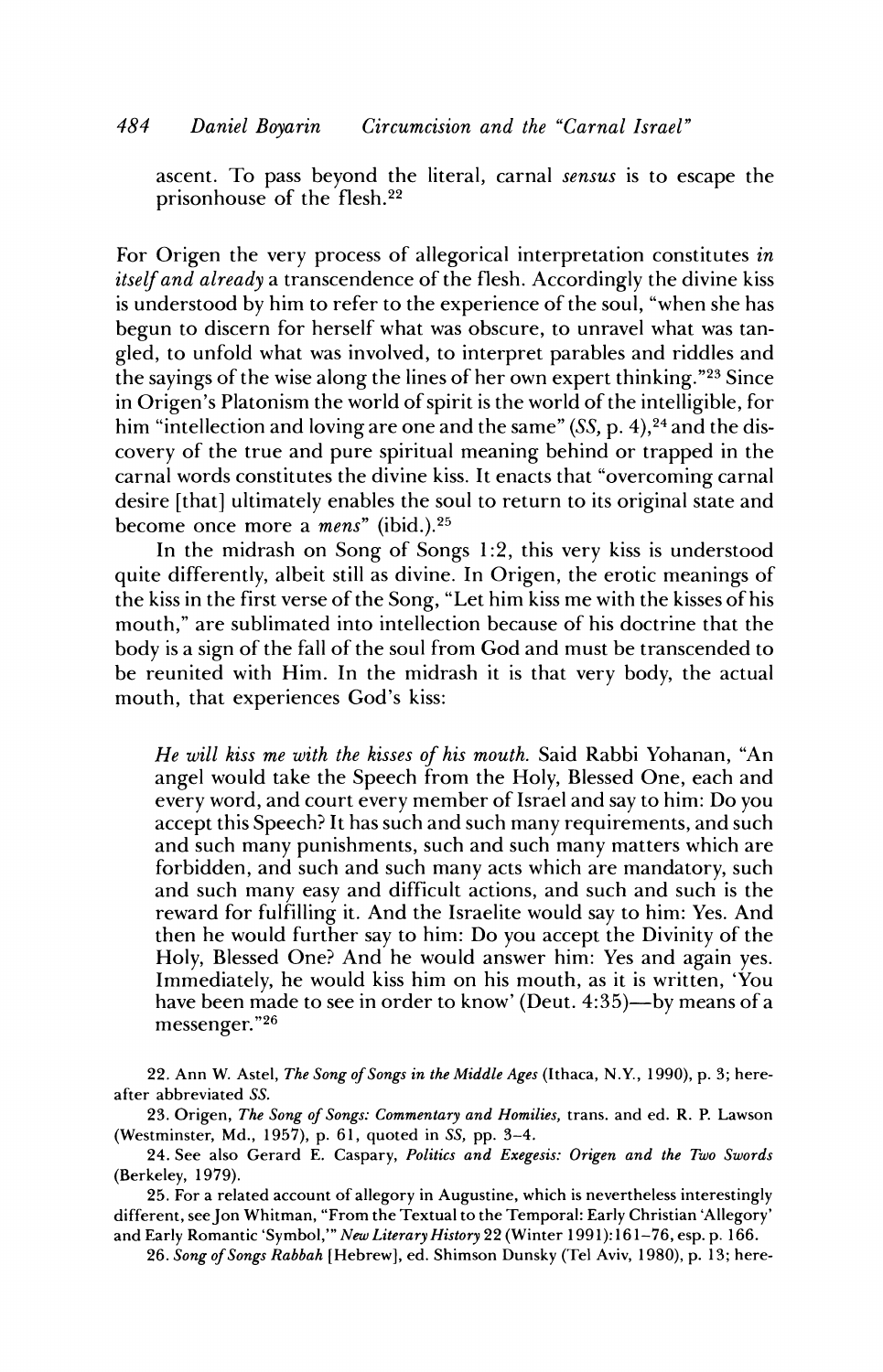**The erotic connotations, overtones, and charges of this description of divine revelation (even the prefiguration of Molly Bloom), as it was experienced by each and every Israelite, are as blunt as could be imagined.27 Rabbi Yohanan explicitly connects this kiss with the visual experience of seeing God, also a powerful erotic image.28 These erotic implications were to be most fully developed in the midrashic (and later mystical) readings of the rite of circumcision. In those readings, the performance of that rite was understood as a necessary condition for divine-human erotic encounter-for seeing God.29** 

**The medieval Jewish mystics speak of a "Covenant of the Mouth" and a "Covenant of the Foreskin," thus suggesting a symbolic connection between mouth and penis, between sexual and mystical experience.30 The homology is already implied in the Torah itself, for there Moses is spoken of as "uncircumcised of the lips" (Exod. 6:30).31 This analogy suggested to the Rabbis an extraordinary reading of circumcision as a necessary condition for divine revelation, whether oral or visual. Indeed, it is in the matter of circumcision that the midrashic tradition had from the beginning most sharply split from the Jewish-Platonic hermeneutic tradition.** 

**Philo's longest discussion of circumcision is in On the Special Laws, a tract whose name reveals what I take to be a common concern among such personalities as the author of The Wisdom of Solomon, Philo, and Paul; that is, the specialness of Jewish rites and the ways that these mark off the Jews from others.32 Circumcision is, in a sense, chief among these, and by** 

**after abbreviated SSR. By translating the Hebrew word mehazzer as court in the first sentence, I may be loading the dice in the direction of eroticism; however I do not think so. Mehazzer, while it may mean generally to attempt to persuade someone to do something, very often has the sense of persuading someone to marry one. Given the explicit eroticism of the context, therefore, I think this is the most adequate translation.** 

**<sup>27.</sup> Although, to be sure, a very late glossator has added the words, "It didn't really happen so, but he made them hallucinate it" (SSR, p. 13 n. 4).** 

<sup>28.</sup> S<sub>-</sub>> Daniel Boyarin, "The Eye in the Torah: Ocular Desire in Midrashic **Hermeneutic," Critical Inquiry 16 (Spring 1990): 532-50.** 

**<sup>29.</sup> The gender implications of this do not escape me and will be treated (to the extent that I am able) below.** 

<sup>30.</sup> Compare the interpretations of this homology cite  $\rightarrow$  Elliot R. Wolfson, "Circum**cision, Vision of God, and Textual Interpretation: From Midrashic Trope to Mystical Symbol," History of Religions 27 (Nov. 1987): 189-215, esp. pp. 207-11; hereafter abbreviated "CV."** 

**<sup>31.</sup> Howard Eilberg-Schwartz offered another reading of this in "The Nakedness of a Woman's Voice, the Pleasure in a Man's Mouth: An Oral History of Ancient Judaism," paper presented at the Annenberg Research Institute's colloquium on "Women in Religion and Society," Philadelphia, 6 May 1991.** 

**<sup>32.</sup> See Richard D. Hecht, "The Exegetical Contexts of Philo's Interpretation of Circumcision," in Nourished with Peace: Studies in Hellenistic Judaism in Memory of Samuel Sandmel, ed. Frederick E. Greenspan, Earle Hilgert, and Burton L. Mack (Chico, Calif., 1984), pp. 51-79.**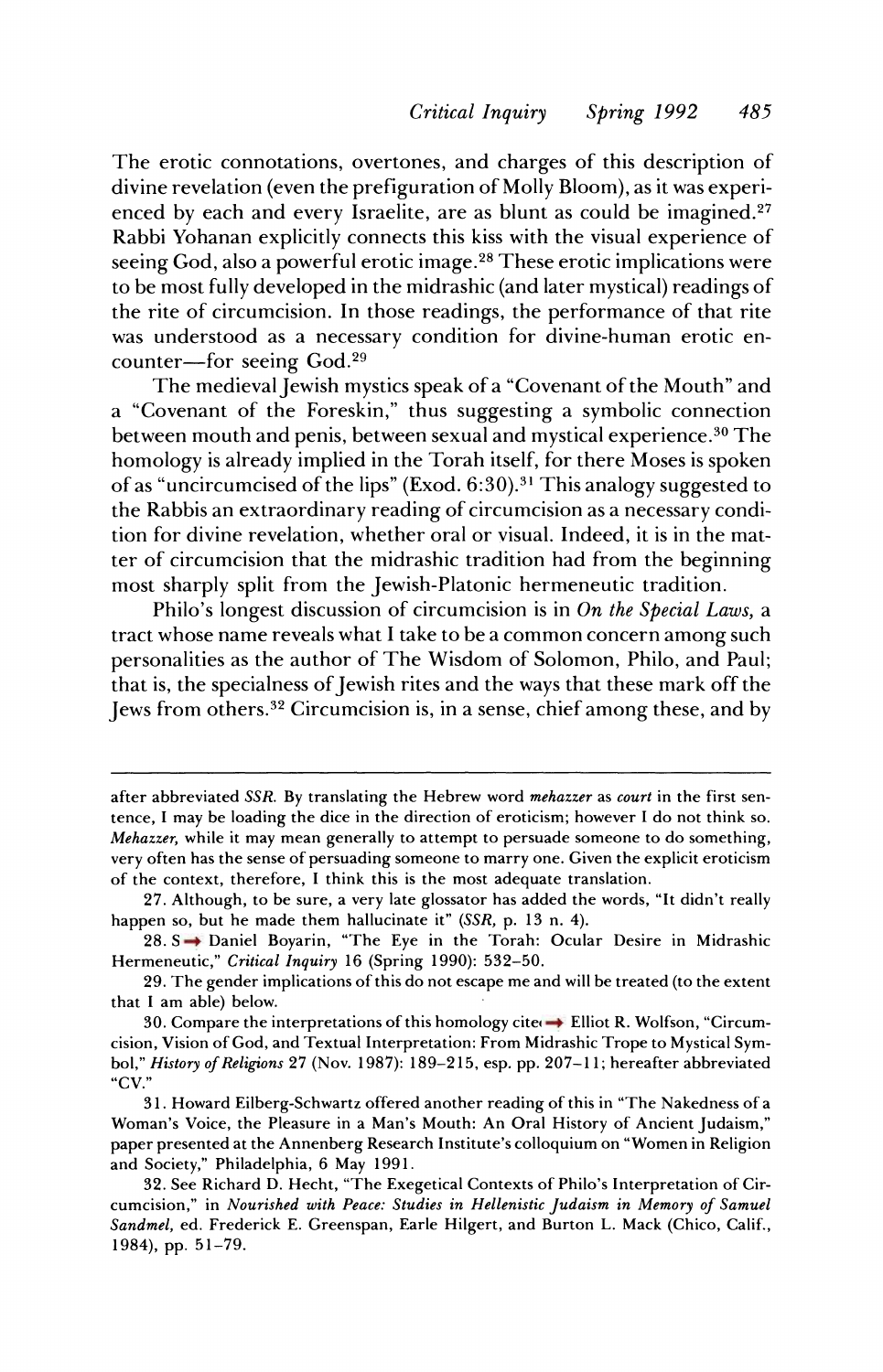**Philo's own testimony ridiculed in his environment.33 Philo offers four standard explanations and defenses of the practice, all of which promote rational and universal reasons for being circumcised. In fact, Philo emphasizes that the Egyptians are also circumcised.34 Finally, he offers in his own name two "symbolic" [symbolon (OSL, bk. 1, 7:105)] readings of circumcision. The explanation most relevant for us is the first, namely,** 

**the excision of pleasures which bewitch the mind. For since among the love-lures of pleasure the palm is held by the mating of man and woman, the legislators thought good to dock the organ which ministers to such intercourse, thus making circumcision the figure of the excision of excessive and superfluous pleasure, not only of one pleasure but of all the other pleasures signified by one, and that the most imperious. [OSL, bk. 1, 7:105]35** 

**For Philo, "the flesh of the foreskin [symbolizes] those sense-pleasures and impulses which afterwards come to the body."36 What we see, then, in Philo is a typical middle Platonist interpretation of the meaning of circumcision. It is middle Platonist both in its form and in its substance: in its form because it is allegorical in structure and in its substance because it is ascetic in content.37 Once again the nexus of these two moments is demon-**

**33. See Philo, On the Special Laws, trans. Colson, in vols. 7 and 8 of Philo, esp. bk. 1, 7:101; hereafter abbreviated OSL.** 

**34. The circumcision of the Egyptians appears in a very early (late first century) polemic against "TheJews," The Epistle of Barnabas (9:6), where the author writes, "But you will say: 'But surely the people were circumcised as a seal!' But every Syrian and Arab and all the idol-worshiping priests are circumcised; does this mean that they, too, belong to their covenant? Why, even the Egyptians practice circumcision!" (The Epistle of Barnabas [9:6], The Apostolic Fathers, rev. ed., trans. J. B. Lightfoot andJ. R. Harmer, ed. Michael W. Holmes [Grand Rapids, Mich., 1989], p. 174). What was a defense in Philo's apology for Judaism vis-a-vis "pagans," becomes an attack in this apology for Christianity vis-a-vis Judaism.** 

**35. Philo's second interpretation is also fascinating. He writes:** 

**The other reason is that a man should know himself and banish from the soul the grievous malady of conceit. For there are some who have prided themselves on their power of fashioning as with a sculptor's cunning the fairest of creatures, man, and in their braggart pride assumed godship, closing their eyes to the Cause of all that comes into being, though they might find in their familiars a corrective for their delusion. For in their midst are many men incapable of begetting and many women barren, whose matings are ineffective and who grow old childless. The evil belief, therefore, needs to be excised from the mind with any others that are not loyal to God. [OSL, bk. 1, 7:105, 107]** 

**36. Philo, Questions and Answers on Genesis, bk. 3 sec. 52, supp. 1 of Philo, trans. Ralph Marcus (Cambridge, Mass., 1953), p. 253.** 

**37. In content, if not in form, Moses Maimonides's interpretation of the function of circulmcision is very similar to Philo's. According to him, it was instituted "to bring about a decrease in sexual intercourse and a weakening of the organ in question, so that this activity be diminished and the organ be in as quiet a state as possible" (Moses Maimonides, The Guide of the Perplexed, trans. and ed. Shlomo Pines [Chicago, 1963], p. 609). It is fascinating**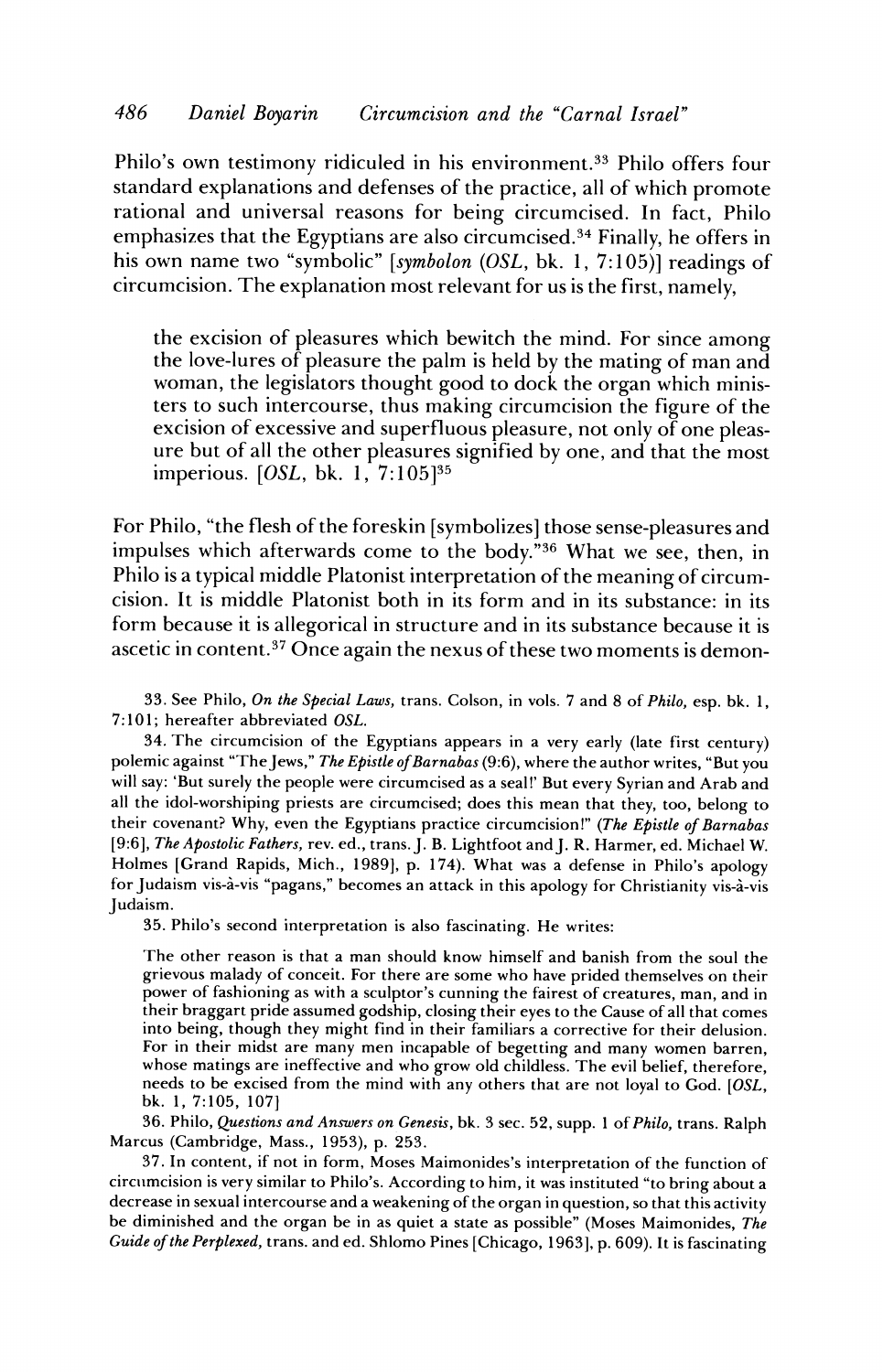**strated. Philo, however, typically berates those who, having a proper understanding of the meaning of circumcision, ignore the physical observance of the rite.38** 

**Paul goes much farther than Philo in a radical reinterpretation of circumcision. Where Philo argued that circumcision both symbolizes and effects the excision of the passions-that is, it symbolizes the reduction of all passion by effecting in the flesh of the penis a reduction of sexual passion-Paul "ties the removal of the fleshly desires exclusively to the believer's crucifixion with Christ."39 Since he allegorically interpreted circumcision as the outer sign performed in the flesh of an inner circumcision of the spirit, therefore, I would claim that circumcision was for Paul replaced by its spiritual signified. Once again, as in the case of Gregory, the thematics and the form of an allegorical reading perfectly double each other, for the transfer from a "carnal" meaning of the language to a "spiritual" one exactly parallels the transfer from a corporeal practice to a spiritual transformation. Paul returns again and again to this theme, most clearly in such passages as the following:** 

**Circumcision indeed is of value if you obey the law; but if you break the law, your circumcision becomes uncircumcision. So, if a man who is uncircumcised keeps the precepts of the law, will not his uncircumcision be regarded as circumcision? Then those who are physically uncircumcised but keep the law will condemn you who have the written code and circumcision but break the law. For he is not a real Jew who is one outwardly, nor is true circumcision something external**  and physical. He is a Jew who is one inwardly, and real circumcision is **a matter of the heart, spiritual and not literal. [Rom. 2:25-29]** 

**Look out for the dogs, look out for the evil-workers, look out for those who mutilate the flesh. For we are the true circumcision, who worship God in spirit, and glory in Christ Jesus, and put not confidence in the flesh. [Phil. 3:2-3]40** 

**If the Romans passage were only an attack on hypocritical Jews who keep public commandments and ignore private ones, there would be nothing** 

**to see how the influence of Greek philosophical attitudes produces the same results in Jews as unconnected as Philo and Maimonides.** 

**<sup>38.</sup> See Borgen, "Observations on the Theme 'Paul and Philo,"' p. 86, and John J. Collins, "A Symbol of Otherness: Circumcision and Salvation in the First Century," in "To See Ourselves As Others See Us": Christians, Jews, "Others" in Late Antiquity, ed. Jacob Neusner and Ernest S. Frerichs (Chico, Calif., 1985), pp. 163-86.** 

**<sup>39.</sup> Borgen, "Observations on the Theme 'Paul and Philo,"' p. 99.** 

**<sup>40.</sup> See also Gal. 6:11-17 and Col. 2:11: "In him also you were circumcised with a circumcision made without hands, by putting off the body of flesh in the circumcision of Christ." I do not quote this passage in the text because the attribution of this letter to Paul is in dispute.**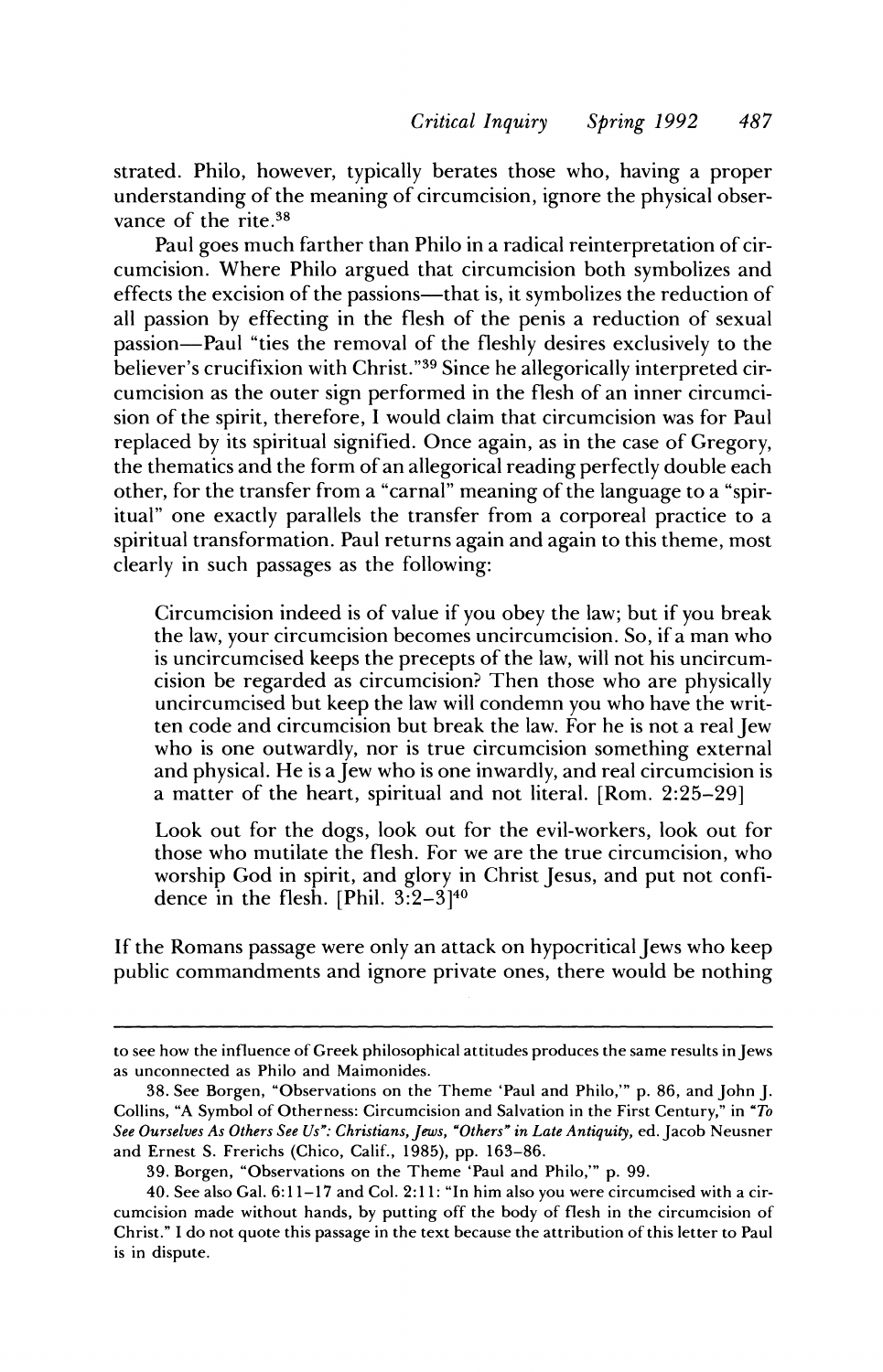**new in his doctrine at all. He would be a preacher continuing in the prophetic tradition, which we have no reason to doubt was continued in his**  day. No prophetic or pharisaic preacher, however, could produce an *oppo***sition between circumcision and the Commandments. Circumcision is one of the Commandments. What is new, then, in Paul's teaching on circumcision, is the opposition between some practices that are in the flesh and others that have to do with the spirit, that is, in the Platonistic organization of the opposition between that which is kept and that which is rejected by**  such Jews.<sup>41</sup> When Paul says "matter of the heart," he echoes Jeremiah; when he says "spiritual and not literal," he echoes Plato.<sup>42</sup> Paul goes far**ther than Philo in his explicit and repeated statements that the significance of the physical practice of circumcision is canceled by its spiritual meaning, "for in Christ Jesus neither circumcision nor uncircumcision is of any avail, but faith working through love" (Gal. 5:6).** 

## **The Dialogue of Justin Martyr and the Jew Trypho on Circumcision**

**While there is scholarly doubt as to Paul's intentions with regard to circumcision, there is none whatever about the intentions of his earliest readers. They certainly understood him to be abrogating circumcision as the transcendable physical sign of an inner and invisible spiritual transformation. A remarkable text of the early second century will help us to appreciate the interactions between Jews and Christians (by this time we can and must speak of Jews and Christians) on the question of circumcision and its correlation with other issues of corporeality. I am referring to**  the famous Dialogue of Justin, Philosopher and Martyr, with Trypho, a Jew, **perhaps the last occasion in late antiquity when something like a true dialogue between the two communities would be produced, that is, a dia**logue in which the Jew is not merely a trope but a speaking subject.<sup>43</sup>

**41. On this reading, the Romans passage is less of an embarrassment to a consistent reading of Paul as having held that spiritual meanings replace physical rites. See Gager, The Origins ofAnti-Semitism: Attitudes Toward Judaism in Pagan and Christian Antiquity (New York, 1983), p. 204.** 

**42. Borgen produces a somewhat similar interpretation:** 

In this way we see that Paul has as background the Jewish dualism between a life in **(pagan) passions and desires, and a life under the Law of Moses. He replaces this dualism, however, by the dualism between a life in (pagan) passions and desires and a life in the power of the eschatological Spirit.** 

**As a result, if a person in this eschatological situation still claims that one has to live under the Law of Moses, he comes in conflict with the eschatological reality of the Spirit. In this way those who still cling to the works of the Law of Moses are with logical consequence pushed together with those who live in (pagan) passions, since both categories oppose Christ and the life of the Spirit. Thus, Paul's thinking moves from the idea of (pagan) fleshly desires to life under the Law also being flesh, since man in both cases puts his trust in man's effort and boasting (6:12-13), and not in the cross of Christ. [Borgen, "Observations on the Theme of 'Paul and Philo,"' p. 98]** 

**43. See Jaroslav Pelikan, The Christian Tradition: A History of the Development of Doctrine,**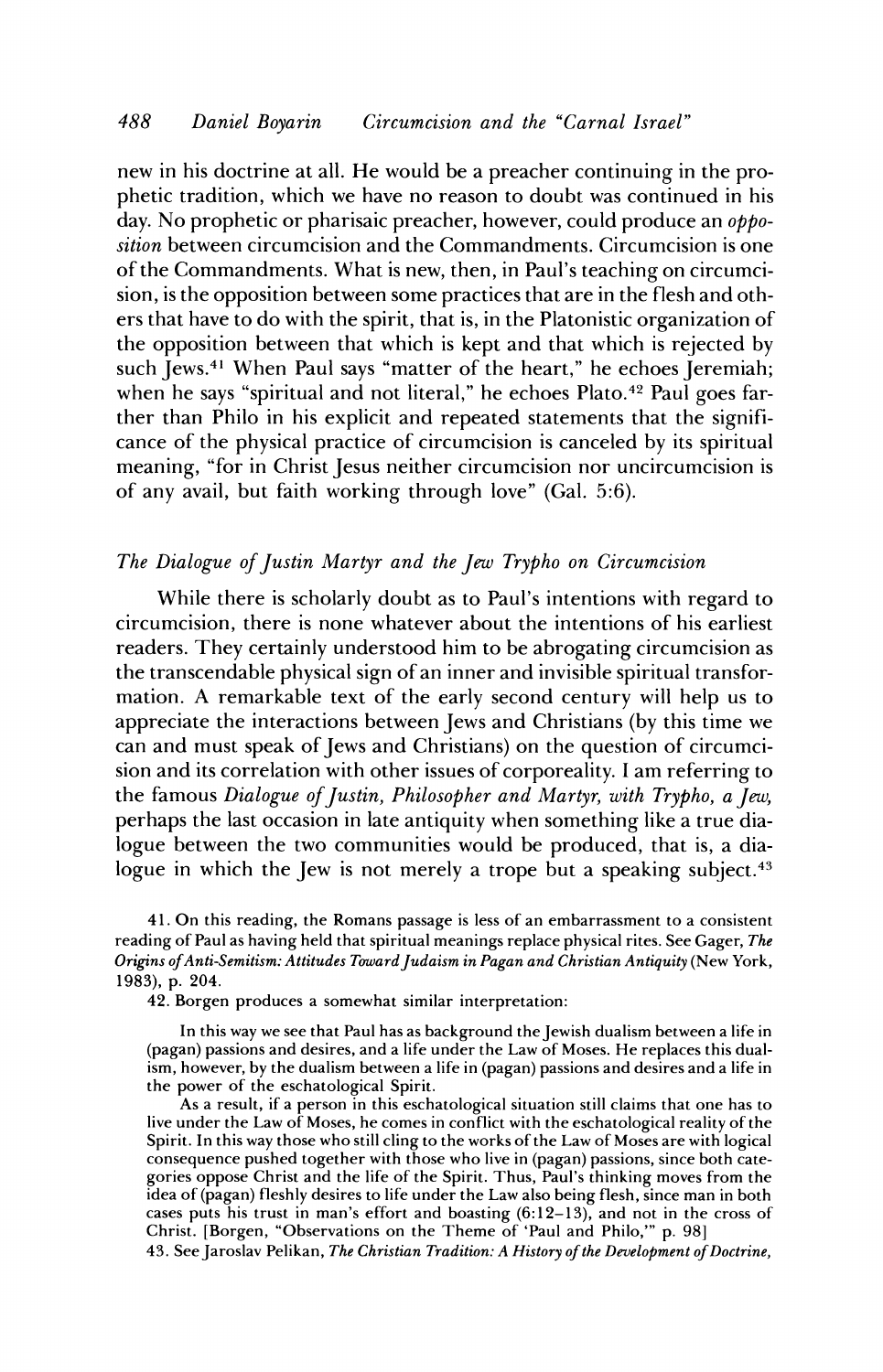**Trypho quite eloquently represents the puzzlement of a Rabbinic Jew confronted with such a different pattern of religion:** 

**But this is what we are most at a loss about: that you, professing to be pious, and supposing yourselves better than others, are not in any particular separated from them, and do not alter your mode of living from the nations, in that you observe no festivals or sabbaths, and do not have the rite of circumcision.44** 

**In a word, we have here the true cultural issue dividing Christians and Jews, certainly by the second century and, I think, already in the first: the significance of bodily filiation, membership in a kin-group for religious life.45 As long as participation in the religious community is tied to those rites that are special, performed by and marked in the body, the religion remains an affair of a particular tribal group, "Israel in the flesh."46 The near obsession with circumcision in all of these people is not to be explained in the difficulty of the performance of the rite but in that it is the most complete sign of the connection of the Torah to the concrete body of Israel. People of late antiquity were willing to do many extreme and painful things for religion. It is absurd to imagine that circumcision would have stood in the way of conversion for people who were willing to undergo fasts, the lives of anchorites, martyrdom, and even occasionally castration for the sake of God.47 And so Justin answers Trypho:** 

**For we too would observe the fleshly circumcision, and the Sabbaths, and in short all the feasts, if we did not know for what reason they**  were enjoined you,—namely, on account of your transgressions and **the hardness of your hearts. For if we patiently endure all things contrived against us by wicked men and demons, so that even amid cruelties unutterable, death and torments, we pray for mercy to those who** 

**vol. 1 of The Emergence of the Catholic Tradition (100-600), 5 vols. (Chicago, 1971-89), 1:15, and Robert S. MacLennan, Early Christian Texts on Jews and Judaism (Atlanta, 1990), pp. 53, 85-88. MacLennan's book is a most important summary of and contribution to our understanding of Justin's text and its background, and contains a rich bibliography on Justin (p. 49 n. 2). I do not cite it extensively here because I am focussing on only a small part of the text. It is important to note that Justin himself does not cite Paul explicitly. However, MacLennan notes the similarity of their expression on the issue that concerns us here (see pp. 74-75).** 

**<sup>44.</sup> Justin Martyr, Dialogue of Justin, Philosopher and Martyr, with Trypho, a Jew, in The Ante-Nicene Fathers: Translations of the Writings of the Fathers down to A.D. 325, trans. and ed. Alexander Roberts, James Donaldson, and A. Cleveland Coxe, 10 vols. (1885; Grand Rapids, Mich., 1980-83), 1:199; hereafter abbreviated DJ.** 

**<sup>45.</sup> See The Epistle of Barnabas, p. 174.** 

**<sup>46.</sup> See also the very helpful remarks in Caspary, Politics and Exegesis, pp. 17-18 and 51-60 on the relationship between the Old and New Testaments in Paul and Origen.** 

**<sup>47.</sup> On this reason for castration, see ibid., pp. 60-62.**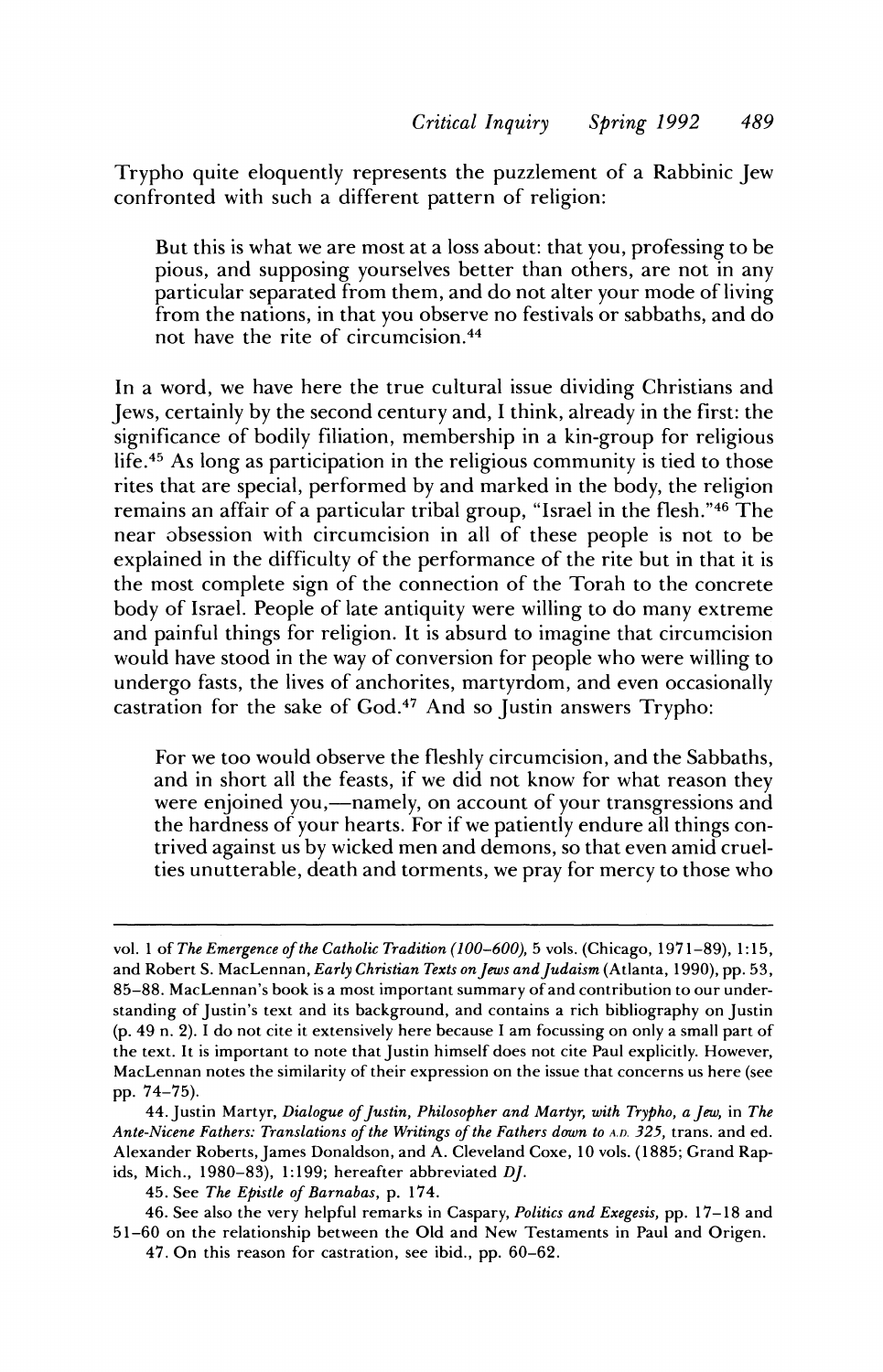**inflict such things upon us, and do not wish to give the least retort to any one, even as the new Lawgiver commanded us: how is it, Trypho, that we would not observe those rites which do not harm us,-I speak of fleshly circumcision, and Sabbaths, and feasts. [DJ, p. 203]** 

**The crucial issue dividing Judaism from Christianity is, as I am claiming throughout this work, the relation to the body as a signifier of corporeal existence in all of its manifestations, and here in particular to its status as a signifier of belonging to a particular kin-group.48 The dualism of body and spirit in anthropological terms transferred to the realm of language and interpretation provides the perfect vehicle for this carnal signification to be transcended. Justin repeats accordingly the gesture of Philo in understanding the corporeal rites, the holidays, the Sabbath, and circumcision as being "symbols" of spiritual transformations (DJ, p. 201), again exceeding Philo, of course, in that for Philo the corporeal existence of the**  signifier was still crucially relevant, while for Justin it has been completely **superseded:** 

**For the law promulgated on Horeb is now old, and belongs to yourselves alone; but this is for all universally.... For the true spiritual Israel, and the descendants of Judah, Jacob, Isaac, and Abraham (who in uncircumcision was approved of and blessed by God on account of his faith, and called the father of many nations), are we who have been led to God through this crucified Christ. [DJ, p. 200]** 

**If, however, the allegorization of the Commandments on the part of a Christian like Justin creates the attractive possibility of a universalizing discourse, it also contains, perhaps inevitably, the seeds of a discourse of contempt for the Jews:** 

**For the circumcision according to the flesh, which is from Abraham, was given for a sign; that you may be separated from other nations, and from us; and that you alone may suffer that which you now justly suffer; and that your land may be desolate, and your cities burned with fire; and that strangers may eat your fruit in your presence, and not one of you may go up to Jerusalem. [DJ, p. 202]** 

**The critique of one kind of particularism leads to one of another sort that threatens ideologically and in practice to allegorize the Jews out of exis-**

**48.** This should not be understood as an analogical relationship—that is, of the body **of the individual and the social body-but as an actual implication. If I am my body, then I am ontologically filiated with other bodies. The move from family to "nation" or "race" is, however, accomplished via the myth of origin of the cultural group in a single progenitor. For the close connection between "race," filiation, and even place, see the quotation from Porphyry's Life ofPlotinus that serves as the epigraph to the final section of this paper.**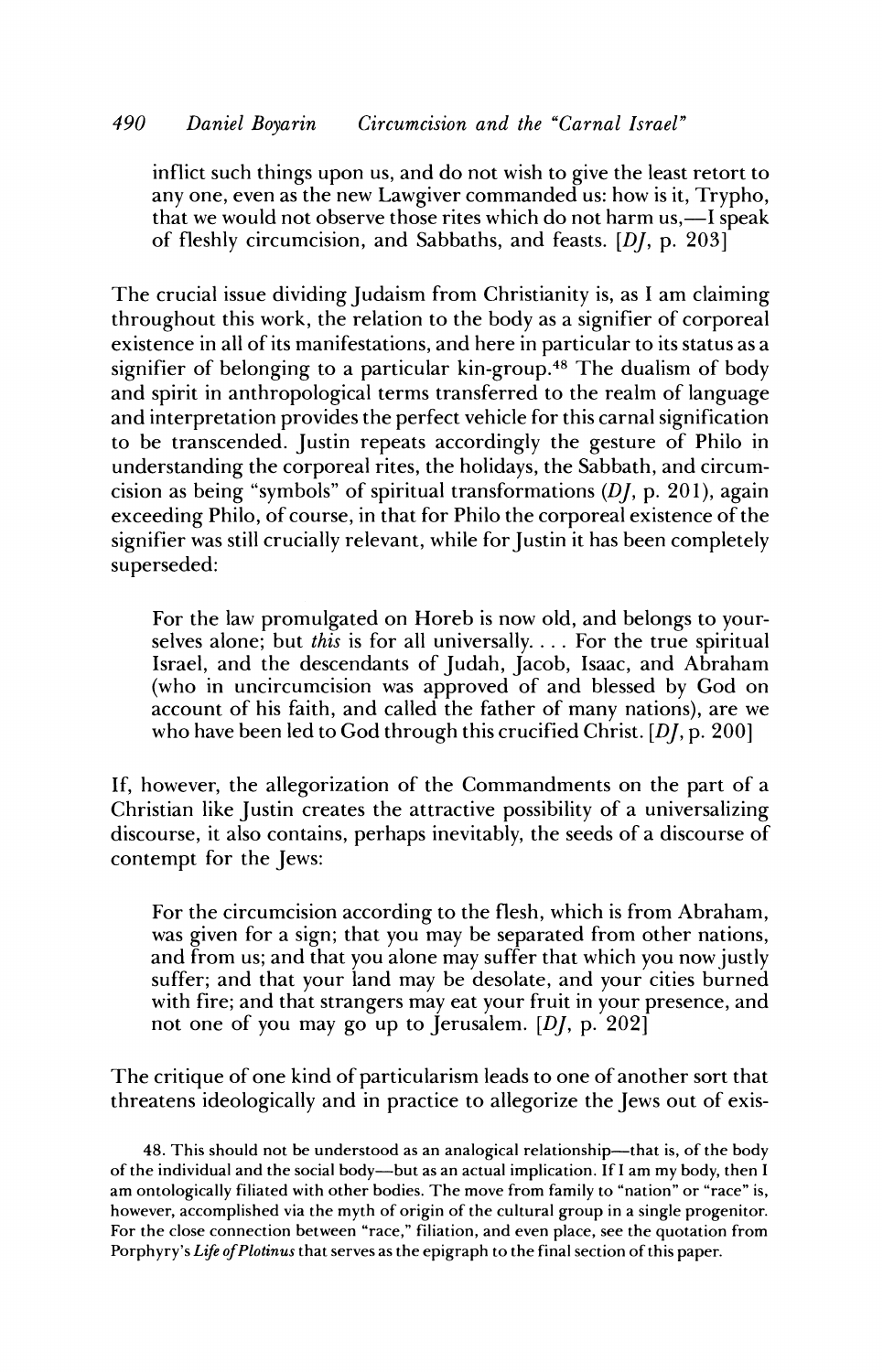**tence. On the one hand Justin argues that Abel, Noah, Lot, and Melchizedek, all uncircumcised, were pleasing to God (a message of universalism), but on the other, "to you alone this circumcision was necessary, in order that the people may be no people, and the nation no nation" (DJ, p. 204). I would read, then, the resistance to dualism and any allegorization so typical of Rabbinic Judaism from the second century until perhaps the seventh as a gesture of self-protection.49 The Rabbis and their flocks are saying: We will continue to exist corporeally, in our bodily practices, the practices that are our legacy from our carnal filiation and bodily history, and will not be interpreted out of fleshly existence.** 

#### **"From my flesh I will see God"**

**The Rabbinic interpretations of circumcision focussed strongly, of course, on the physical rite itself and the inscription that it made on the body. In their writings, this mark of natural or naturalized membership in a particular people is made the center of salvation. As early Christian writings are most strongly read as a critique of the corporeality of Judaism, with its emphasis on the physical practices of a particular tribe, so, I would claim, are the midrashic writings most strongly read as a critique of the deracination of historicity, physicality, and carnal filiation that characterizes Christianity. In midrashic interpretation of circumcision as well, there is a perfect homology between the form and content of the interpretation. The following text is exemplary:** 

**All Israelites who are circumcised will come into Paradise, for the Holy Blessed One placed His name on Israel, in order that they might come into Paradise, and What is the name and the seal which He placed upon them? It is ShaDaY. The Shi"n [the first letter of the root], he placed in the nose, The Dale"t, He placed in the hand, and the Yo"d in the circumcision.50** 

**In contrast to Paul and his followers, for whom the interpretation of circumcision was a rejection of the body, for the Rabbis of the midrash it is a sign of the sanctification of that very physical body; the cut in the penis completes the inscription of God's name on the body.51 It speaks of circumcision as a transformation of the body into a holy object.** 

**Some of the Rabbis, moreover, read circumcision as a necessary prep-**

**49. See Chadwick, Early Christian Thought and the Classical Tradition, p. 289.** 

50. Midrash Tanhuma 14; quotec → Wolfson, "Circumcision and the Divine Name: A **Study in the Transmission of Esoteric Doctrine," Jewish Quarterly Review 78 (July-Oct. 1987): 78.** 

**51. Although obviously circumcision only affects the male body, I shall suggest below that its symbolism did not entirely exclude females.**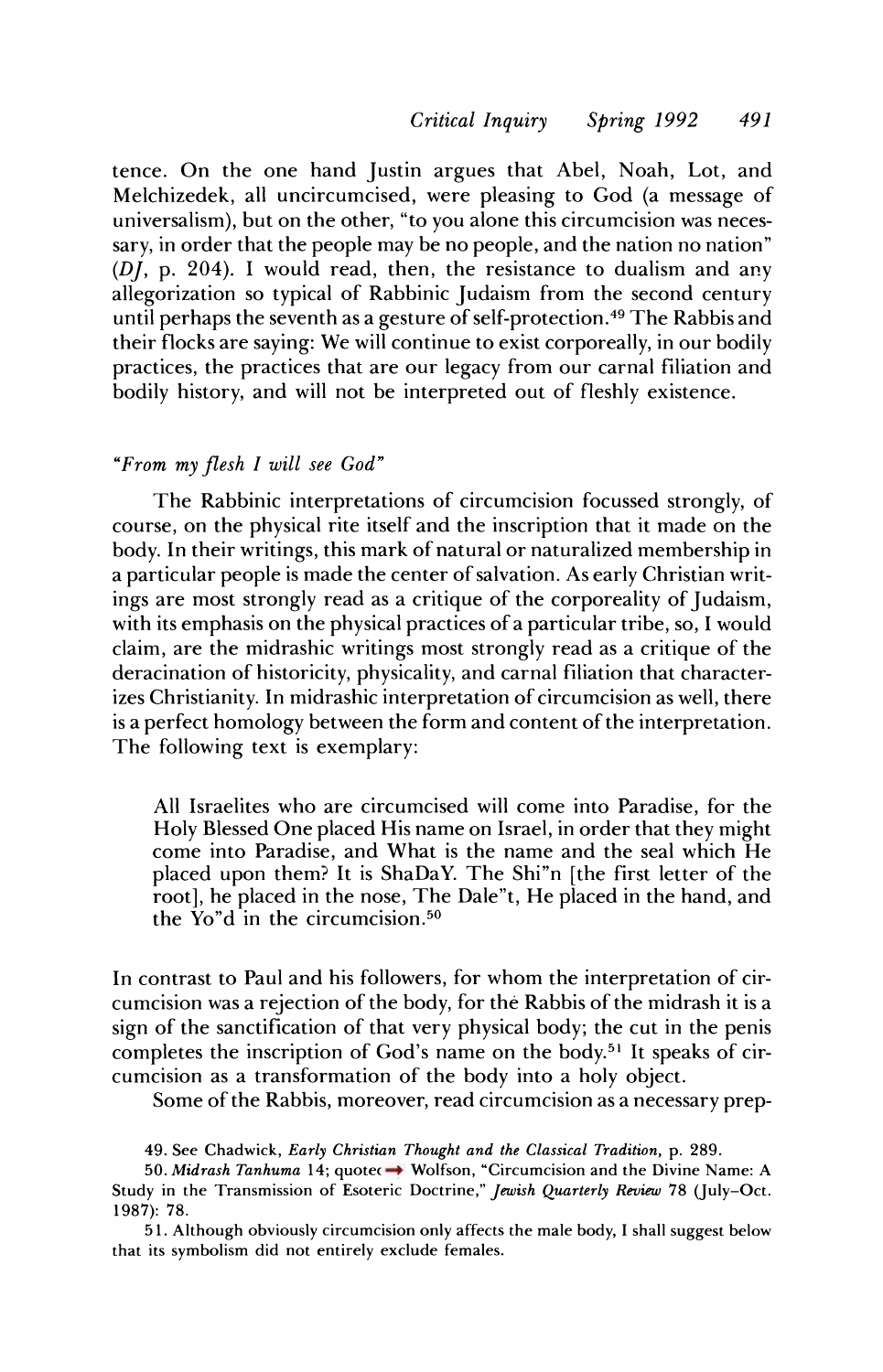**aration for seeing God, the summum bonum of late antique religious life.52 This is, of course, an entirely different hermeneutic structure from Platonic allegorizing because, although a spiritual meaning is assigned to the corporeal act, the corporeal act is not the signifier of that meaning but its very constitution. That is, circumcision here is not the sign of something**  happening in the spirit of the Jew, but it is the very event itself—and it is, **of course, in his body.53 Moreover, as I have argued elsewhere, for the Rabbinic formation, this seeing of God was not understood as the spiritual vision of a Platonic eye of the mind, but as the physical seeing of fleshly eyes at a real moment in history.54 Thus, even when it spiritualizes, the Rabbinic tradition does so entirely through the body. Spirit here is an aspect of body, almost, I would say, the same spirit that experiences the pleasure of sex through the body, and not something apart from, beyond, or above the body.** 

**Elliot Wolfson has gathered the Rabbinic (and later) material connecting circumcision with vision of God:** 

**It is written, "This, after my skin will have been peeled off, but from my flesh, I will see God" (Job 19:26). Abraham said, after I circumcised myself many converts came to cleave to this sign. "But from my flesh, I will see God," for had I not done this [circumcised myself], on what account would the Holy Blessed One, have appeared to me? "And the Lord appeared to him."55** 

**As Wolfson correctly observes there are two hermeneutic moves being made simultaneously in this midrash (see "CV," pp. 192-93). The first involves the interpretation of Genesis 17:1-14, which is the description of Abraham's circumcision, and Genesis 18:1 (and following), which begins, "And the Lord appeared to Abraham in Elone Mamre." The midrash, following its usual canons of interpretation, attributes a strong causal nexus to these events following on one another. Had Abraham not circumcised himself, God would not have appeared to him. This interpretation is splendidly confirmed by the verse from Job. The Book of Job, together with the other Holy Writings, was considered by the Rabbis to be an exegetical text that has the function of interpreting (or guid-**

**52. See Boyarin, "The Eye in the Torah."** 

**53. Here, of course, only his is possible. Circumcision is accordingly a very problematic moment in the constitution of gens and gender from my feminist point of view. All I can do, it seems to me at present, is record that problematic. See, however, "CV," p. 191 n. 5.** 

**54. See Boyarin, "The Eye in the Torah." Justin Martyr provides an excellent example of a late antique Platonic version of seeing God with the mind's eye (see DJ, p. 196).** 

**55. Midrash Rabbah: Genesis 48:1, 48:9; cited in "CV," p. 192. Much of the following section is dependent on the material that Wolfson has gathered in the two papers cited above.**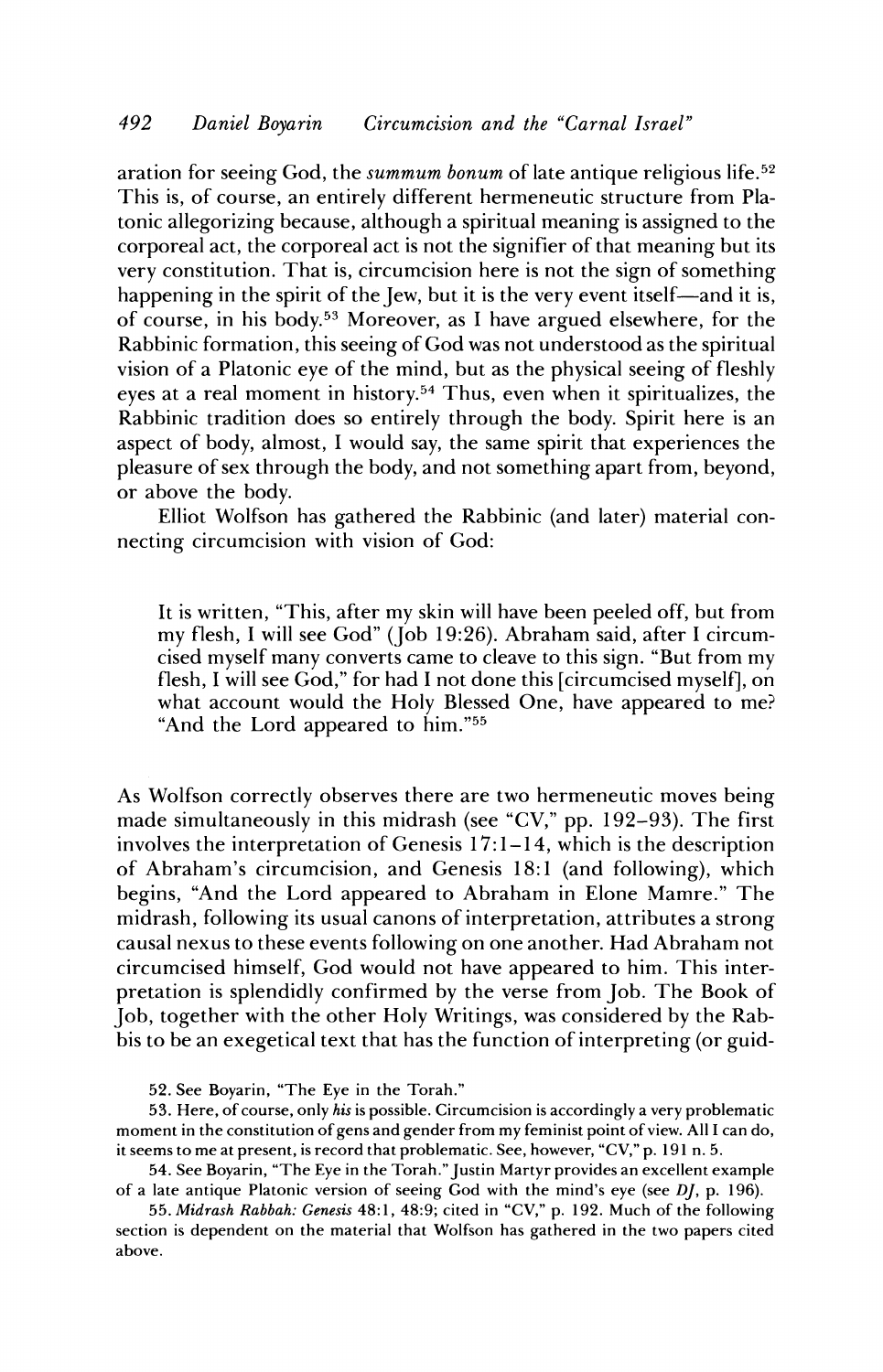**ing interpretation of) the Torah.56 In this case, the verse of Job, which refers to the peeling off of skin, is taken by a brilliant appropriation to refer to the peeling off of the skin of circumcision, and the continuation of the verse that speaks of seeing God from one's flesh is taken as a reference to the theophany at Elone Mamre. The reading of the sequence of the Torah's text is confirmed by the explicit causality that the Job text inscribes.57 Circumcision of the flesh-peeling of the skin-provides the vision of God. As Wolfson remarks, this midrash constitutes an interpretation of circumcision that directly counters the Pauline one: "The emphasis on Abraham's circumcision ... can only be seen as a tacit rejection of the Christian position that circumcision of the flesh had been replaced by circumcision of the spirit (enacted in baptism)" ("CV," p. 194). It is, of course, this very moment of the refusal of allegorization on the part of the Rabbis, their explicit resistance to being allegorized, that so provoked the Fathers and Augustine in particular. Yet from this pas**sage we see as well that the characterization of Rabbinic Judaism as being **unconcerned with spiritual experience is unwarranted. The physical act of circumcision in the flesh, which prepares the male Jew for sexual intercourse, is also that which prepares him for divine intercourse. It is difficult, therefore, to escape the association of sexual and mystical experience in this text.** 

**The strongly eroticized character of the experience of seeing God established by the interpretation of circumcision is made virtually explicit in another (later) midrashic text, also cited by Wolfson, on Song of Songs 3:11:** 

**O, Daughters of Zion, go forth, and gaze upon King Solomon, wearing the**  crown that his mother made for him on his wedding day, on his day of bliss. **It speaks about the time when the Presence rested in the Tabernacle. "Go forth and gaze," as it is said, "And all the people saw and shouted and fell on their faces" (Lev. 9:24). "The daughters of Zion," those who were distinguished by circumcision, for if they were uncircumcised they would not have been able to look upon the Presence.... And thus it says, "Moses said, This is the thing which the Lord has commanded that you do, in order that the Glory of the Lord may appear to you" (Lev. 9:6). What was "this thing"? He told them about circumcision, for it says, "This is the thing which caused Joshua to perform circumcision" (Josh. 5:4).** 

**"Which God commanded Abraham to do" (Gen. ?). It may be compared to a shopkeeper who has a friend who is a priest. He had something unclean in his house, and he wanted to bring the priest into the house. The priest said to him: If you want me to go into your house, listen to me and remove that unclean thing from your house.** 

56. See Boyarin, *Intertextuality and the Reading of Midrash* (Bloomington, Ind., 1990). **57. For an almost identical use of Job, see ibid., p. 86.**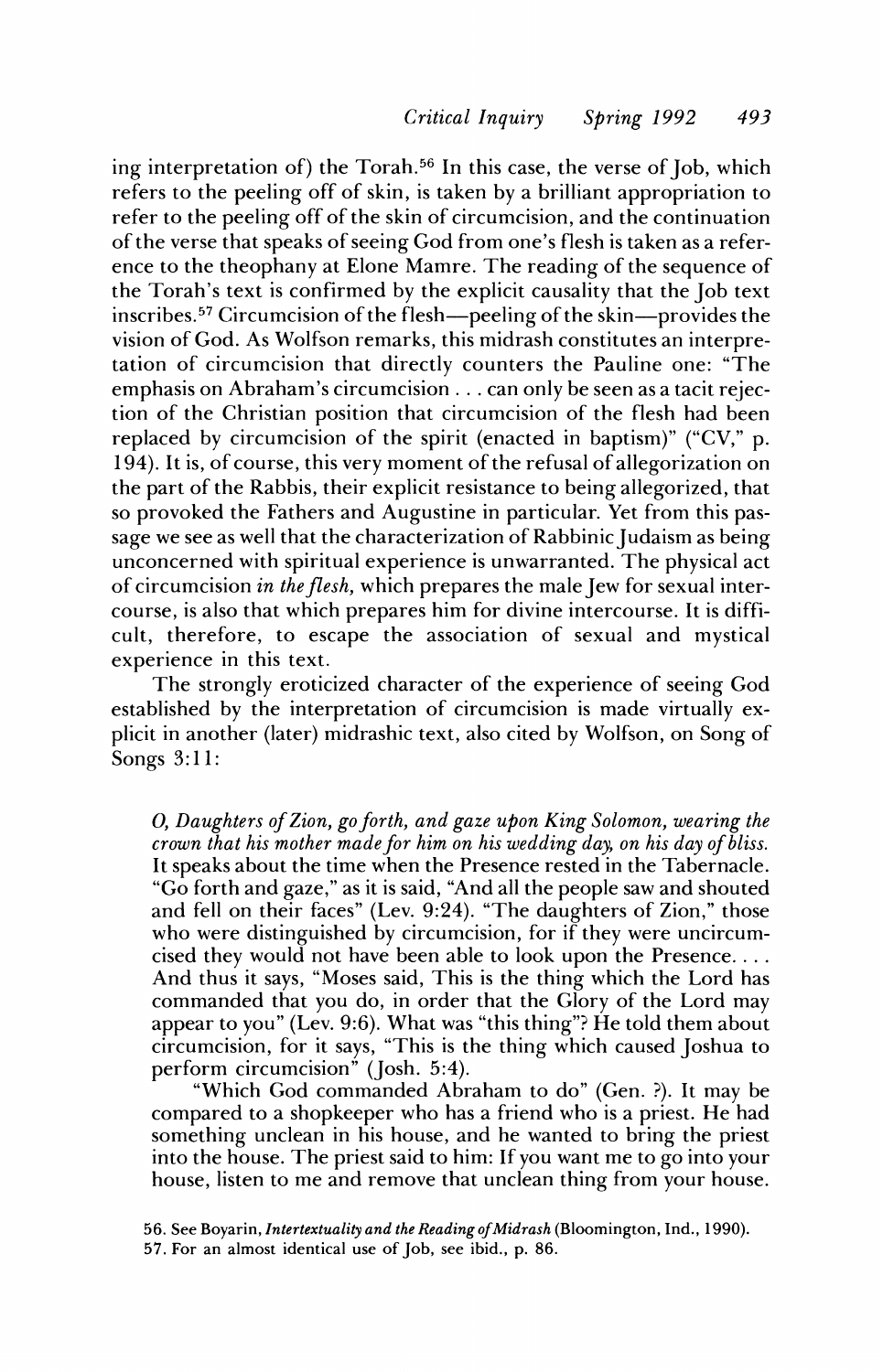**When the shopkeeper knew that there was no unclean thing there, he went and brought the priest into his house. Similarly, the Holy, Blessed One, when He wanted to appear to Abraham, His beloved, the foreskin was appended to him. When he circumcised himself, immediately, He was revealed, as it says, "On that very day Abraham was circumcised" (Gen. 17:26), and immediately afterward "The Lord appeared to him" (Gen. 18:1).** 

**Therefore, Moses said to them, God commanded Abraham, your father, to perform circumcision when He wished to appear to him. So in your case, whoever is uncircumcised, let him go out and circumcise himself, "that the Glory of the Lord may appear to you" (Lev. 9:6). Thus Solomon said, "O Daughters of Zion, go forth and gaze upon King Solomon," the King who desires those who are perfect, as it is written, "Walk before Me and be blameless" (Gen. 17:1), for the foreskin is a blemish upon the body.58** 

**This is indeed a remarkable text, not least for the blurring of gender that it encodes in its interpretive moves. The verse in question is also historicized, which is consistent with the entire midrashic enterprise of interpreting the Song of Songs. It is taken to refer to the event described in Leviticus 9, in which the entire People of Israel had a marvelous vision of God. This event is interpreted as a wedding between God and Israel, as are other moments of revelatory vision of God, such as the hierophany at Mount Sinai. The verse of Song of Songs that refers to King Solomon's wedding is taken, then, as an interpretation of the wedding between God and Israel described in Leviticus. This, however, is where the complications begin. By a typical midrashic pun, King Solomon [Schelomoh] is turned into God, the king who requires perfection [Schelemut]. If the male partner is God, then the female partner must be Israel. Accordingly, the "Daughters of Zion" are Israel. But this also results in a gender paradox, for many of the Israelites who participated in that divine vision were men. Those very Daughters of Zion are accordingly understood as males. The word Zion [Hebrew Tsiyyon] is taken as a noun derived from the root ts y /n [to be marked], and accordingly the Daughters of Tsiyyon are read as the circumcised men of Israel.** 

**Now I would like to suggest that more than midrashic arbitrariness is at work here, for the mystical experience aufond, when experienced erotically often involves (perhaps only in the West) gender paradox. The mystical experience is interpreted as a penetration by the divine word or spirit into the body and soul of the adept. This is accordingly an image of sexuality in which the mystic is figured as the female partner. This paradoxical gender assignment (when the mystic is biologically male) is a problem for**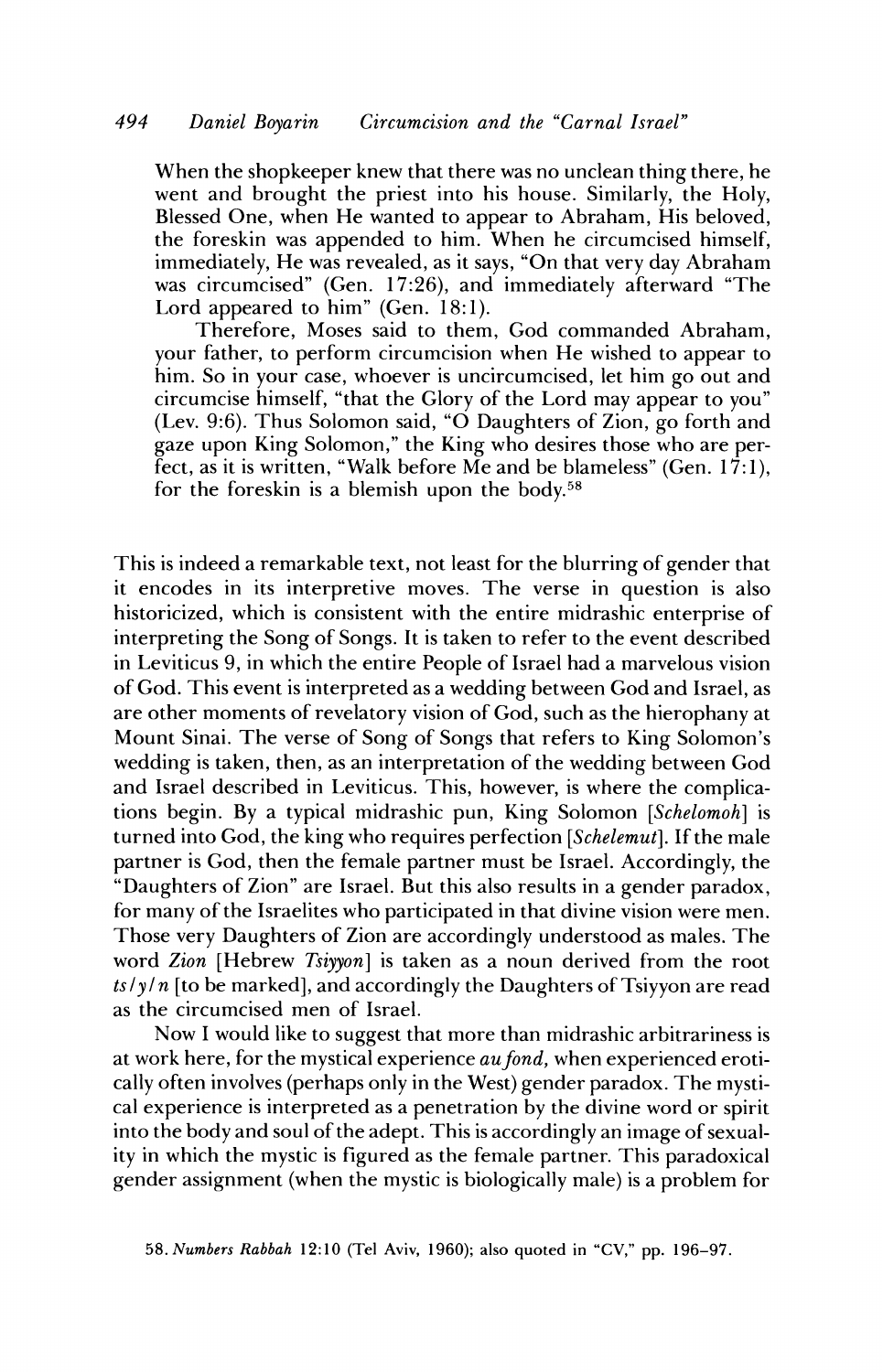**erotic mystic imagery.59 Harrison has described a similar issue in the work of Gregory of Nyssa:** 

**When the human receptacle is described allegorically in terms of sexuality, it has to be represented as female. It is no accident that in his first work, On Virginity, and in one of his last, the great Commentary on the Song of Songs, Gregory chooses feminine language to speak of the human person, especially in describing our relations with God, which for him are the definitive aspect of human identity and existence.... In the treatise On Those Who Have Fallen Asleep, he speculates that in the resurrection human reproductive faculties may be transformed into a capacity to become impregnated with life from God and bring forth various forms of goodness from within oneself. This suggests that although human persons can be either male or female in this world and will be neither male nor female in the next (cf. Gal. 3.28), on a different level they all relate to God in a female way, as bride to Bridegroom. ["AA"]** 

**My perhaps too bold suggestion is that our midrashic text is related to the same paradox of mystical experience. Circumcision is understood by the midrash as feminizing the male, thus making him open to receive the divine speech and vision of God. My interpretation of this midrash is that of medieval mystics (see "CV," pp. 198ff): "Rabbi Yose said, Why is it written, 'And the Lord will pass over the door [literally opening]' (Exod. 12:23)? ... 'Over the opening,' read it literally as 'opening!' That is, the opening of the body. And what is the opening of the body? That is the circumcision."60 Although this text is a pseudepigraph of the thirteenth century, I am suggesting that the idea is already embryonic in the midrashic text, in which circumcised men are "daughters." The mystic pseudepigraph would then be making explicit that which is implicit in the earlier formation. This interpretation can be supported as well by various Rab**binic texts that refer to the Torah as feminizing its devotees.<sup>61</sup>

**There is further important support for this notion from the reading of the famous verse of Ezekiel (16:6) in which Israel is figured as a female** 

**59. See Eilberg-Schwartz, "The Nakedness of a Woman's Voice, the Pleasure in a Man's Mouth."** 

**60. Zohar, 2:36a; quoted in "CV," p. 204. As Wolfson so persuasively demonstrates, however, the dominant kabbalistic trend was to understand the mystic as male and the divine element that he encountered as female, the shekhina, or even the Torah represented as female, and then the circumcision was necessary for penetration of this female, just as it is required for human sexual intercourse (see "CV," pp. 210-11). For the Rabbis (of the premedieval period), such a divine female as a solution to the paradox of mystical gender was excluded and only feminization of the male mystic was possible.** 

**61. See also Eilberg-Schwartz, "The Nakedness of a Woman's Voice, the Pleasure in a Man's Mouth."**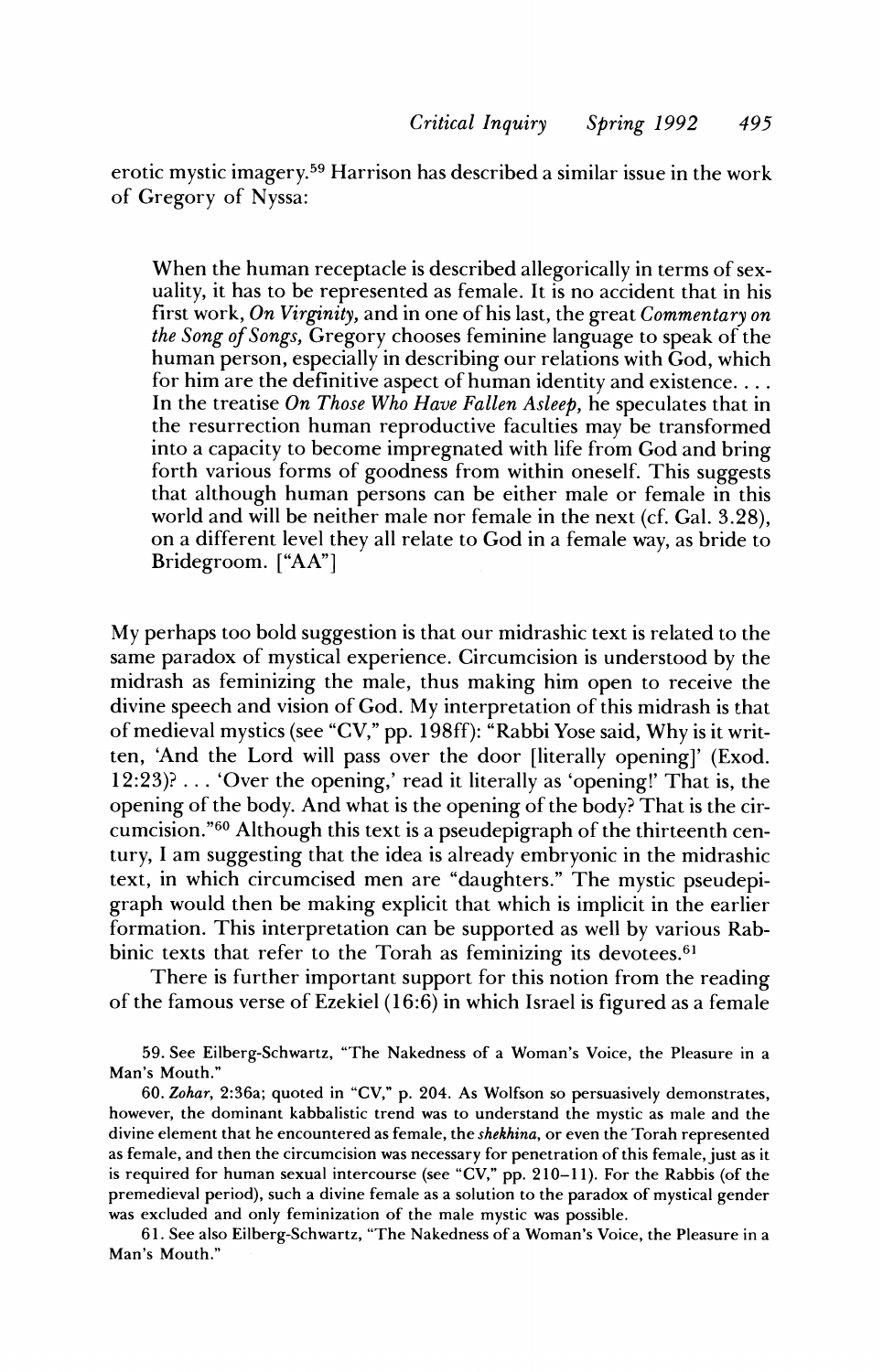**child.62 God says to her, "I found you weltering in your blood," and blesses her, "Live in your blood." This blood is interpreted in Rabbinic literature**  as the blood of circumcision!<sup>63</sup> This displacement involves very compli**cated semiotic transactions. Israel is a female partner with respect to God, but many of the adepts in Israel are male. An event must take place in their bodies that will enable them to take the position of the female, and that event is circumcision. Ezekiel's metaphor of "weltering" in one's blood becomes the vehicle for a transformation of male blood into female blood and thus of male Israelites into female, precisely in the way that the circumcised men of Israel become "Daughters of Zion." This transformation is still powerfully enacted at the ritual level today, when at a traditional circumcision ceremony the newly circumcised boy is addressed: "And I say to you [feminine pronoun!]: In your [feminine] blood, you [feminine] shall live." These texts strongly suggest the possibility that circumcision was understood somehow as rendering the male somewhat feminine, thus making it possible for the male Israelite to have communion**  with a male deity.<sup>64</sup> In direct contrast to Roman accusations that circumci**sion was a mutilation of the body that made men ugly, the Rabbinic texts emphasize over and over that the operation removes something ugly from the male body.** 

**A possible consequence of this interpretation, in particular the repeated figuration of the foreskin as a blemish, would be simply that females do not need to be circumcised in order to see God, just as males born circumcised do not have to be circumcised in order to see God.65 While I am well aware that this suggestion can be fairly accused of having an apologetic tendency, I would like tentatively to advance it nevertheless. In support of this reading are the texts that indicate explicitly that at the Crossing of the Red Sea both men and women were equal in their vision of God.66 The androcentrism of this formation is of course not affected by this reading. Its valence may, however, be somewhat reoriented, for circumcision and subincision are understood in many cultures to produce** 

**62. Howard Eilberg-Schwartz reminded me of the importance of this passage in this context.** 

**63. This interpretation occurs so frequently that it can be regarded as almost a topos.** 

**64. One could, of course, read this in the opposite way, namely, that there is here an arrogation of a female symbol that makes it male, and that circumcision is a male erasure of the female role in procreation as well. I am not trying to discredit such an interpretation but rather to suggest an alternate reading, both of which may be functioning in the culture at the same time.** 

**65. That is, there are male infants born literally without a foreskin, which was considered a special sign of divine favor. I base this claim on the fact that Balaam was listed as one of the ten who was born circumcised, which I take to be an allusion to the fact that he is the only Gentile who is portrayed as having seen God! Whether a baby born circumcised needs to have a drop of blood drawn is a controversy in halakha and is not necessarily related to the question with which I am dealing here.** 

**66. See Boyarin, "The Eye in the Torah."**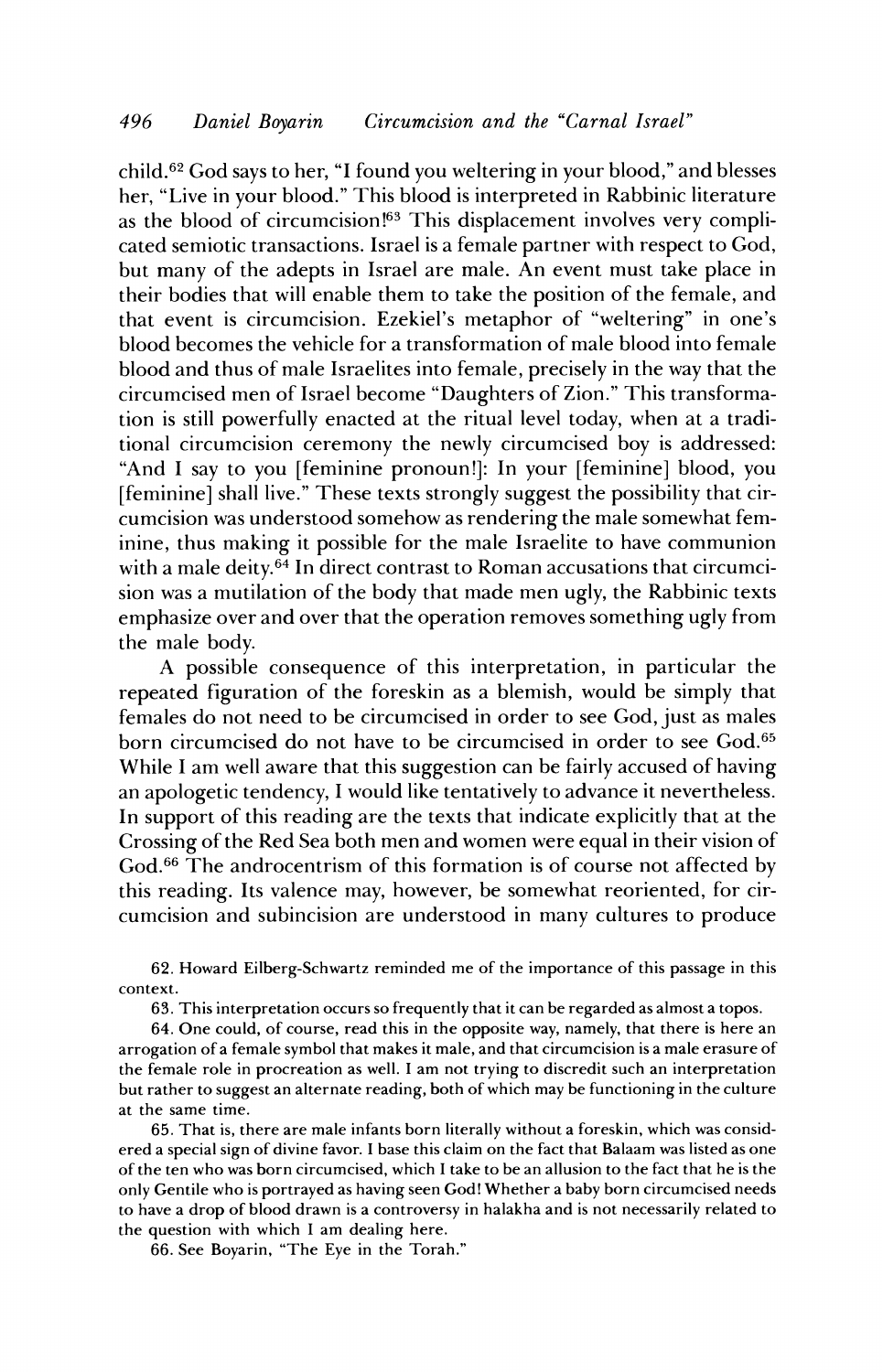**feminized men.67 While it seems, therefore, that circumcision in ancient Judaism emphasizes the male-male genealogical connection, it may nevertheless have been understood not as exclusion of the female so much as inclusion of the male in filiation.68 Similarly, the persistent reference to the foreskin as a blemish may be understood as a reading of circumcision as an operation that renders men more like women by removing that**  blemish. On this reading, circumcision, within this Jewish cultural forma**tion, has something of the valence of couvade.69** 

**In any case, whether or not this last proposal can be accepted, the figure of revelation as an erotically charged encounter, of a vision of God, is certainly present here. What must be emphasized, however, is that in the period with which I am dealing here, the mystical experience of Vision of God is always represented as past and as future: as concrete experience in the historical life of the People, Israel, and as a future desired experience for both the individual and the community. The Song of Songs is not, then, allegorically read as the eternal erotic life of the soul with God but as a song that was sung at a concrete historical moment of intimacy, at a moment in which God showed Himself to all the People.** 

### **Seeing God in History**

**In Rabbinic religion there is no invisible God manifested in an Incarnation. God Himself is visible (and therefore corporeal).70 Language also is not divided into a carnal and a spiritual being. Accordingly, there can be**  no allegory.<sup>71</sup> For Rabbinic Judaism, the Song of Songs is the record of an

**67. See Chris Knight, "Menstrual Synchrony and the Australian Rainbow Snake," in Blood Magic: The Anthropology of Menstruation, ed. Thomas Buckley and Alma Gottlieb (Berkeley, 1988), pp. 232-55, esp. pp. 247-49.** 

**68. See Eilberg-Schwartz, The Savage in Judaism: An Anthropology of Israelite Religion and Ancient Judaism (Bloomington, Ind., 1990).** 

**69. I advisedly do not draw on Bruno Bettelheim, Symbolic Wounds: Puberty Rites and the Envious Male (New York, 1952), because I do not accept a reading that universalizes any set of meanings for a given practice in a psychoanalytic mode. Cross-cultural comparison is useful because it suggests possible valences for a given practice, not because it tells us what the meanings are in a particular formation.** 

**70. This section repeats a bit of Boyarin, "The Eye in the Torah," for the sake of the present argument. It is important to emphasize, however, that this argument does not necessarily mean that God has a body of the same substance as a human body. Alon Goshen-Gottstein has recently written an excellent discussion of this issue in "The Body as Image of God in Rabbinic Literature," paper presented at the conference on "People of the Body/ People of the Book," Stanford and Berkeley, Calif., 29-30 Apr. 1991.** 

**71. I would like to clarify two things at this point. The first is that allegory, both as a genre of text production and as a reading practice, is a notoriously slippery category. Therefore it should be clear that when I say "allegoresis" I mean allegorical reading of the Philonic-Origenic type, which has a fairly clear structure as well as explicit theoretical underpinnings. It is a hermeneutic structure in which narrative on the physical or worldly level is taken as the sign of invisible and spiritual structures on the level of ideas. It follows,**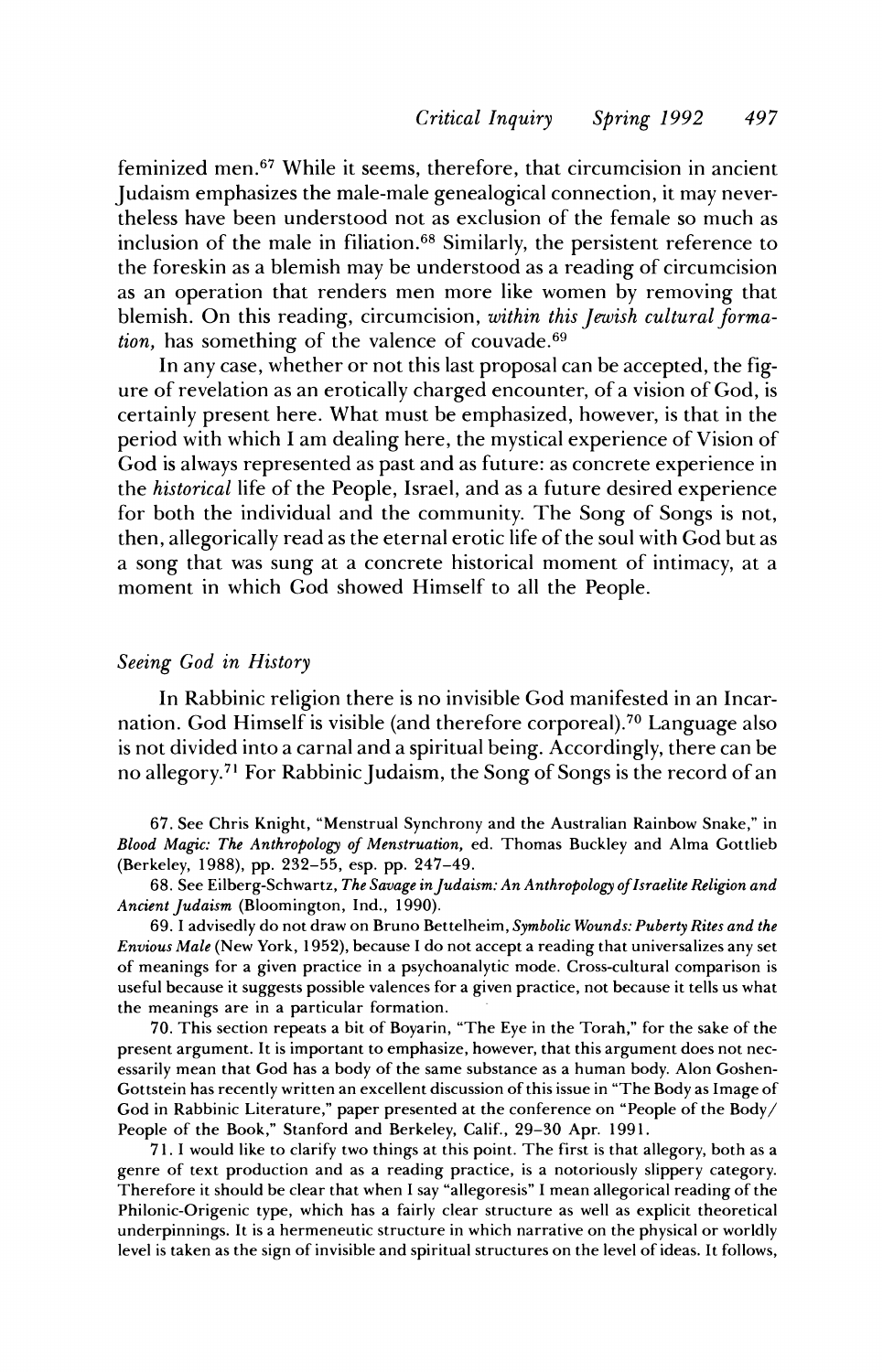**actual, concrete, visible occurrence in the historical life of the People, Israel. When the Rabbis read the Song of Songs, they do not translate its "carnal" meaning into one or more "spiritual" senses; rather, they establish a concrete, historical moment in which to contextualize it.72 It is a love song, a love dialogue to be more specific, that was actually (or fictionally, according to some views)73 uttered by a lover and a beloved at a moment of great intimacy, at an actual historical moment of erotic communion, when God allowed Himself to be seen by Israel, either at the Crossing of the Red Sea or at the Revelation at Mount Sinai:** 

**Rabbi Eliezer decoded [patar] the verse in the hour that Israel stood at the Sea. My dove in the cleft of the rock in the hiding place of the steep (Song 2:14), that they were hidden in the hiding place of the Sea-Show me your visage; this is what is written. "Stand forth and see the sal**vation of the Lord" (Exod. 14:13)—Let me hear your voice; this is the singing, as it says, "Then Moses sang" (Exod. 15:1)—For your voice is **lovely; this is the Song-And your visage is beautiful; for Israel were pointing with their fingers and saying "This is my God and I will beautify Him" (Exod. 15:2).** 

**Rabbi Akiva decoded the verse in the hour that they stood before Mount Sinai. My dove in the cleft of the rock in the hiding place of the steep (Song 2:14), for they were hidden in the hiding places of Sinai. Show me your visage, as it says, "And all of the People saw the**  voices" (Exod. 20:14)—Let me hear your voice, this is the voice from **before the Commandments, for it says "All that you say we will do and**  we will hear" (Exod. 24:7)—For your voice is pleasant; this is the voice **after the commandments, as it says, "God has heard the voice of your speaking; that which you have said is goodly" (Deut. 5:25). [SSR, p. 73]** 

**To be sure, the lover was a divine lover but the beloveds were actual human beings, and the moment of erotic communion was mystical and visionary. The difference between the midrashic and the allegorical lies not in the thematics of the interpretation but in the language theory underlying the hermeneutic. This is the reverse of what is usually claimed.** 

**therefore, that literal here is not opposed to metaphorical, for metaphor can belong to the literal pole of such a dichotomy, as was clearly recognized in the Middle Ages. Moreover, reflections on allegory such as Paul de Man's or Walter Benjamin's are not relevant for this issue. Note that I am not claiming here that midrash is absent from Christian reading. The Gospels themselves, Paul, and even much later Christian literature contain much that is midrashic in hermeneutic structure (more, in my opinion, than is currently recognized-in Piers Plowman, for example). My claim, rather, is that allegory, in the strict sense, is absent or nearly so in midrash.** 

**<sup>72.</sup> See Boyarin, Intertextuality and the Reading of Midrash, pp. 105-17.** 

**<sup>73.</sup> See Boyarin, "Two Introductions to the Midrash on the Song of Songs" [Hebrew], Tarbiz 56 (July-Sept. 1987): 479-500.**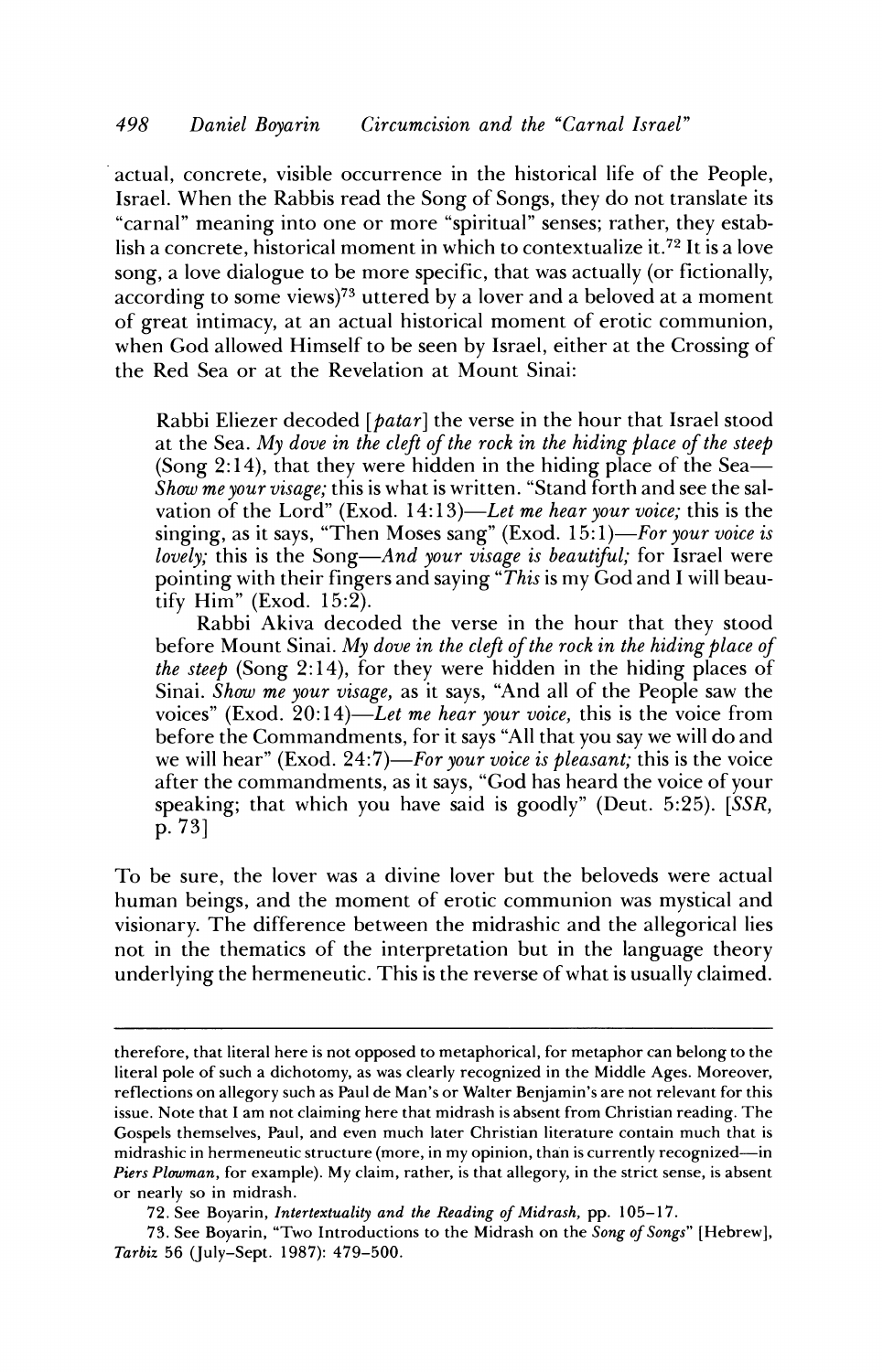**That is, one typically finds it stated that the methods of midrash and of allegory, with regard to the Song of Songs, are identical, and that only the actual allegorical correspondences have changed; but this is not so in my opinion. In the allegory the metaphors of the language are considered the signs of invisible entities-Platonic ideas of mystical love-while in the midrash they are the actually spoken love poetry of an erotic encounter. For many allegorists, the reading becomes a sublimation of physical love, while for the Rabbis, I would suggest, it is the desublimation of divine love, an understanding of that love through its metaphorical association with literal, human, corporeal sexuality. It is not irrelevant to note that the Rabbis all had the experience of carnal love.74 The Song is not connected with an invisible meaning but with the text of the Torah: letter with letter, body with body, not body with spirit. This is an entirely different linguistic structure than that of Philo and his followers, even when the readings may turn out to be thematically similar or genetically connected.75 For the Rabbis, it is the concrete historical experience of the Revelation at Sinai that is described by the Song of Songs, while for the allegorists it is the outer manifestation in language of an unchanging inner structure of reality-an abstract ontology, not a concrete history.** 

**The disembodiment of history in allegoresis is most clearly brought out in Origen's brilliant interpretation of the Song of Songs. Once more, the contrast with Origen provides us with an especially effective way of seeing what is different in midrash. In the theoretical justification for allegory in his introduction, Origen remarks:** 

**So, as we said at the beginning, all the things in the visible category can be related to the invisible, the corporeal to the incorporeal, and the manifest to those that are hidden; so that the creation of the world itself, fashioned in this wise as it is, can be understood through the divine wisdom, which from actual things and copies teaches us things unseen by means of those that are seen, and carries us over from earthly things to heavenly.** 

**But this relationship does not obtain only with creatures; the Divine Scripture itself is written with wisdom of a rather similar sort. Because of certain mystical and hidden things the people is visibly led forth from the terrestrial Egypt and journeys through the desert, where there was a biting serpent, and a scorpion, and thirst, and where all the other happenings took place that are recorded. All** 

**74. There are ways in which later Christian allegorical readers of the Song of Songs seem to be more like the Rabbis in this respect, at any rate (see SS, pp. 9-10). It is perhaps no accident that this shift takes place, as Astel notes, when monastic orders are founded that "recruited their members from among adults, all of whom had lived in secular society. Many were drawn from aristocratic circles; a high percentage had been married; most were familiar with secular love literature" (SS, p. 9).** 

**75. See Urbach, "The Homiletical Interpretations of the Sages and the Expositions of Origen on Canticles, and the Jewish-Christian Disputation."**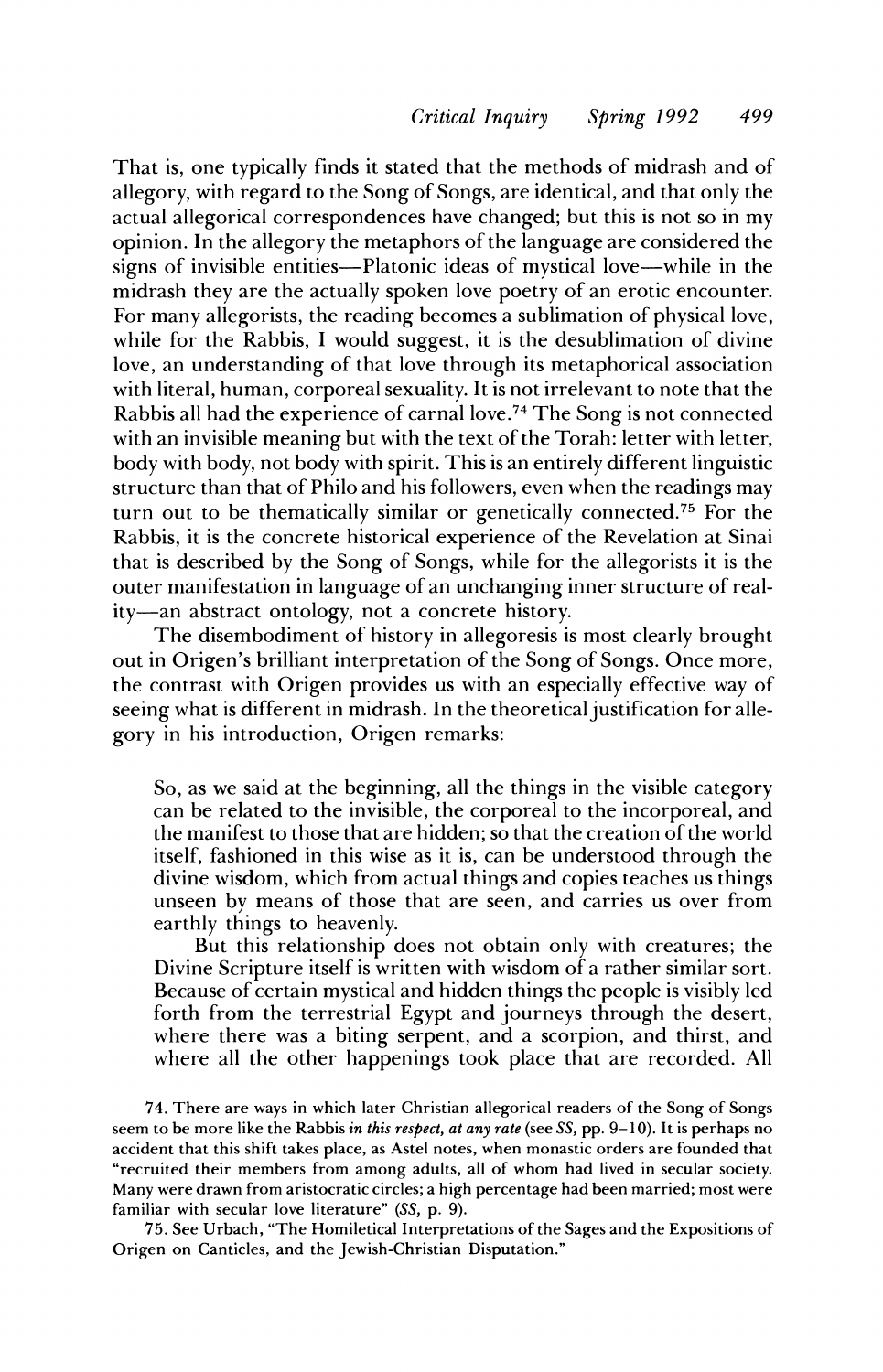**these events, as we have said, have the aspects and likenesses of certain hidden things. And you will find this correspondence not only in the Old Testament Scriptures, but also in the actions of Our Lord and Saviour that are related in the Gospels.76** 

**Origen's text describes a perfect correspondence between the ontology of the world and that of the text. In both there is an outer shell and an inner meaning. The actual historical events described in the biblical narrative are dissolved and resolved into the hidden and invisible spiritual realities, which underlie and generate them as material representations.** 

**We can do no better in illustrating the contrast between Origen's hermeneutic understanding and that of midrash than to take his very example. When the midrash reads this text, the scorpion remains a scorpion and the biting serpent a serpent:** 

**And they went out into the Desert of Shur (Exod. 15:22). This is the Desert of Kub. They have told of the Desert of Kub that it is eight hundred by eight hundred parasangs-all of it full of snakes and scorpions, as it is said, "Who has led us in the great and terrible desertsnake, venomous serpent and scorpion" (Deut. 8:15). And it says, "Burden of the beasts of the Dry-South, of the land of trial and tribulation, lioness and lion, . . . ef'eh" (Isa. 30:6). Ef'eh is the viper. They have told that the viper sees the shadow of a bird flying in the air; he immediately conjoins [to it], and it falls down limb by limb. Even so, "they did not say, 'Where is the Lord Who has brought us up from Egypt, Who has led us in the land of Drought and Pits, land of Desolation and the Death-Shadow?"' (Jer. 2:6). What is Death-Shadow? A place of shadow that death is therewith.77** 

**The hermeneutic impulse of this classical midrashic text is to concretize, to make tangible even more strongly than does the biblical text itself, the fearsomeness of the physical desert, of the physical thirst, of the physical fear of snakes and scorpions to which the historical Israel was prey in the desert, certainly not to translate these into symbols of invisible spiritual truths and entities.78** 

**76. Origen, The Song of Songs, p. 223.** 

**77. The Mekilta de-Rabbi Ishmael, ed. Jacob Z. Lauterbach, 3 vols. (1933-35; Philadelphia, 1976), 2:87-88.** 

**78. The knowledgeable reader may very well raise an objection at this point, since there is a midrashic text that reads the lack of water at Marah as a failure to study Torah, and this has been taken as a typical example of allegory in midrash. First of all, even if the example were relevant, its very marginality within midrashic discourse would nevertheless not change the description of midrash materially. Second, as I have argued in another context, even this text does not construct itself hermeneutically by the procedures of anything like Alexandrian allegory. See Boyarin, Intertextuality and the Reading of Midrash, pp. 57-80.**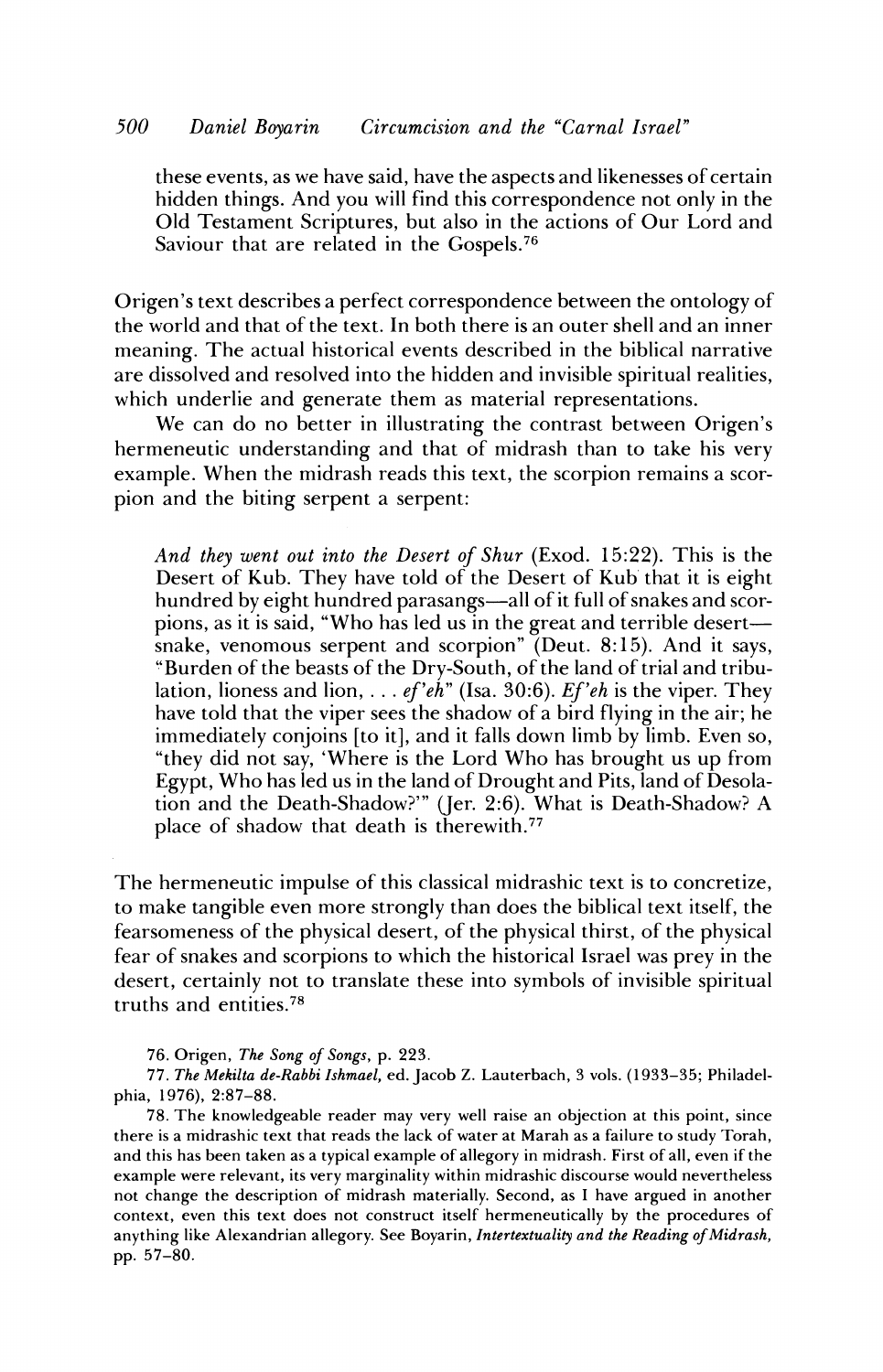## **Carnal Israel**

**Plotinus, the philosopher of our times, seemed ashamed of being in the body. As a result of this state of mind he could never bear to talk about his race or his parents or his native country.** 

**-PORPHYRY, Life of Plotinus** 

**Porphyry exposes with rare incandescence the intimate connection between the corporeality of the individual and his or her connection with "race," filiation, and place, and the Neoplatonic revulsion from both. This interpretation furnishes us with a key to understanding the resistance of the Rabbis to Platonism as well. As loyal a Jew as Philo was, he could not entirely escape the consequences of his allegorizing in a devaluing of the physical practices and genealogy of Israel. Where physical history and physical ritual exist only to point to spiritual meanings, the possibility of transcending both is always there. Ronald Williamson has put it this way:** 

**It seems that for Philo, alongside traditional, orthodox Judaism, there was a philosophical outlook on life, involving the recognition of the purely spiritual nature of the Transcendent, in which one day,**  Philo believed, all mankind would share. In that Judaism the idealized **Augustus, Julia Augusta and Petronius-among, no doubt, many others-had already participated.79** 

**For Philo, such a spiritualized and philosophical Judaism, one in which a**  faith is substituted for works, remains only a theoretical possibility,<sup>80</sup> **whereas for Paul it becomes the actuality of a new religious formation that tends strongly to disembody Judaism.81 These elements of embodiment** 

**79. Williamson, Jews in the Hellenistic World: Philo (Cambridge, 1989), p. 13.** 

**80. According to H. A. Wolfson, Philo allowed for the possibility of uncircumcised "spiritual" proselytes. See Harry Austryn Wolfson, Philo: Foundations of Religious Philosophy in Judaism, Christianity and Islam (1947; Cambridge, Mass., 1982), p. 369. Borgen ("Observations on the Theme 'Paul and Philo,"' p. 87) seems to think that such uncircumcised proselytes could have been fully accepted as Jews by Philo, a proposition that I find unconvincing. Nor am I convinced by Borgen's reading of the Talmud at Shabbath 5 la to the effect that for Hillel circumcision was not a prerequisite for conversion. Shaye Cohen's comprehensive work in progress on conversion in late antique Judaism should clear up many of these doubtful issues.** 

**81. In a recent letter to me, John Miles has made the following very important comments:** 

**The faith-vs.-works dispute which you present as Christianity-vs.-Judaism has a long history, starting well before the Reformation, as a dispute within Christianity. A pagan who converted even to the Pauline form of Christianity was enjoined to follow a strikingly different ethical code and to abstain from a host of usages that were incompatible**  with monotheism. The result did not put him in continuity with Judah as a tribal, **genetic community, but it was works, nonetheless, not just faith. It is, in fact, the survival of this much of the concrete Jewish program that makes Christianity indigestible**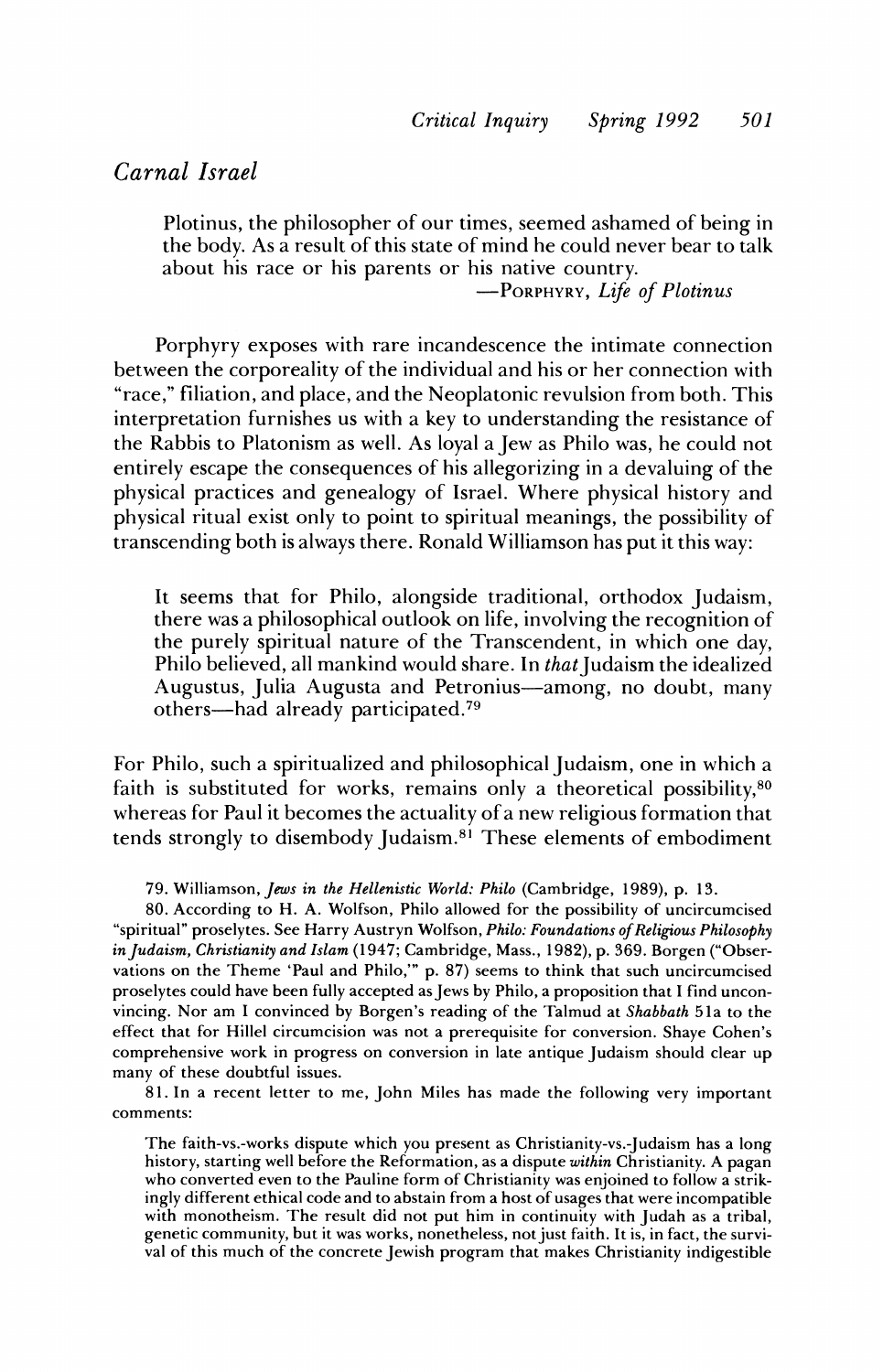**are inextricable from one another. If the body of language is its meaning and essence and the body of the person is his or her "self," then the history of Israel and the practices of that Israel are the physical history and practices of the body Israel. This resistance to dualism in language, body, and peoplehood is both the distinction of Rabbinic Judaism and its limitation,**  while post-Pauline Christianity, with its spiritualizing dualism, was uni**versalizable but also paid an enormous price.** 

**Paul's allegorical reading of the rite of circumcision is an almost perfect emblem of this difference. In one stroke, by interpreting circumcision as referring to a spiritual and not corporeal reality, Paul made it possible for Judaism to become a world religion. It is not that the rite was difficult for adult Gentiles to perform-that would hardly have stopped devotees**  in the ancient world—it was rather that it symbolized the genetic, the **genealogical moment of Judaism as the religion of a particular tribe of people. This is so both in the very fact of the physicality of the rite, of its grounding in the practice of the tribe, and in the way it marks the male members of that tribe (in both senses), but even more so, by being a marker on the organ of generation, it represents the genealogical claim for concrete historical memory as constitutive of Israel.82 By substituting a spiritual interpretation for a physical ritual, Paul was saying that the genealogical Israel, "according to the Flesh," is not the ultimate Israel; there is an "Israel in the spirit." The practices of the particular Jewish People are not what the Bible speaks of, but of faith, the allegorical meaning of those practices. It was Paul's genius to transcend "Israel in the flesh." On this reading, the "victory" to which Charles Mopsik refers was a necessary one: "a split opened two millennia ago by the ideological victory over one part of the inhabited world of the Christian conception of carnal relation-**

**82. See the brilliant interpretation of circumcision in Eilberg-Schwartz, "The Fruitful Cut: Circumcision and Israel's Symbolic Language of Fertility, Descent, and Gender," chap. 6 of The Savage in Judaism, pp. 141-76, and Eilberg-Schwartz, "The Nakedness of a Woman's Voice, the Pleasure in a Man's Mouth."** 

**for Gnosticism. The sentence to which I allude continues "whereas for Paul it becomes the actuality of a new religious formation which disembodies Judaism entire." Christianity looks disembodied by comparison with Rabbinic Judaism, but by comparison with Gnosticism it looks pretty corporeal. [ John Miles, letter to author, Mar. 1991 ]** 

**The attentive reader will note that I have modified the quoted sentence in partial response to Miles's wise cautions. Note that I am not claiming that there is a fundamental incompatibility between a literalist reading and Christianity. Even as radical an allegorist as Origen is very ambivalent with reference to the literal meaning of the Gospels and the sacraments, often distinguishing between the letter of the law, which kills, and the letter of the Gospel, which gives life. See Caspary, Politics and Exegesis, pp. 50-55. However, as Caspary points out, at other moments Origen proclaims that the letter of the Gospel also kills. See also the quotation above from Origen on the Song of Songs where he explicitly declares that the Gospel is also allegorical.**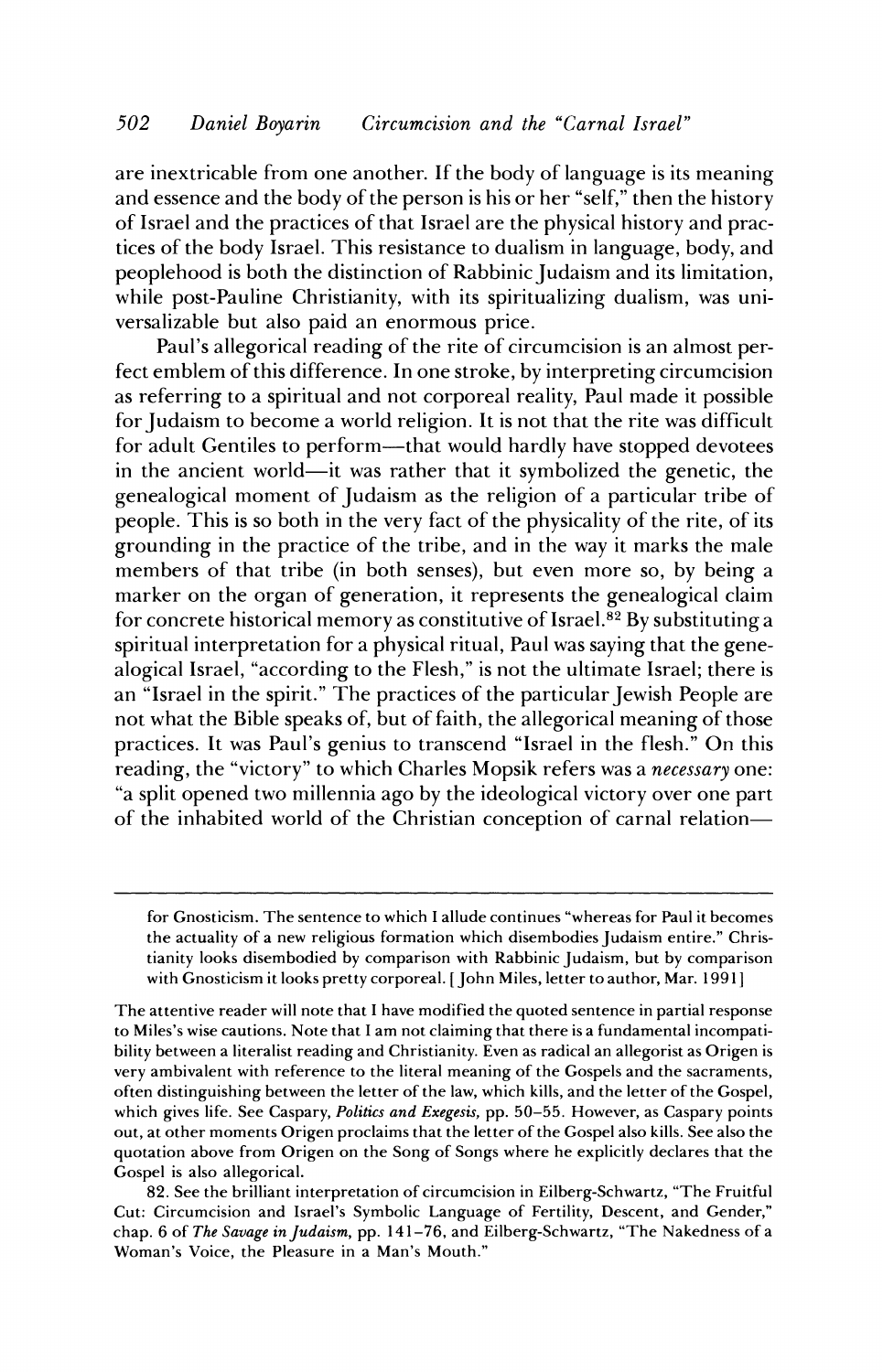**and of carnal filiation-as separate from spiritual life and devalued in relation to it."83** 

**83. Charles Mopsik, "The Body of Engenderment in the Hebrew Bible, the Rabbinic Tradition and the Kabbalah," trans. Matthew Ward, in Fragments for a History of the Human Body, ed. Michel Feher, Ramona Naddaff, and Nadia Tazi, 3 vols. (New York, 1989), 1:49. The reading of Paul that I am promulgating here is a modified version of the revision of our understanding of Paul that has been recently advanced by Gaston and Gager. The older interpretations of Paul's doctrine presupposed that he had held that Christian faith had replaced Jewish practice of the law. This conviction has in recent years been attacked as the origin for a theological anti-Judaism and even of anti-Semitism. Accordingly, some radical Christians (for example, Rosemary Ruether, Faith and Fratricide: The Theological Roots of Anti-Semitism [New York, 1974]) have questioned the possibility of retaining Paul as the source of their theology, while Gaston and Gager have radically reread him as meaning only that Gentiles need not be circumcised and keep the Commandments in order to be part of the people of God. Gaston's is a brave, noble, and stimulating exegetical effort, but ultimately stumbles on something that he could not have known, namely, that "Works of the Law," as a synonym for the Commandments of the Torah, did exist in the Hebrew of Paul's day, as we know now after the discovery of the Qumran text entitled "Some of the Works of the Law." I am proposing that Paul need not be so thoroughly reread in order to redeem him from the charge of anti-Judaism. I find myself in agreement with Alan Segal who argues that "the idea of two separate pathssalvation for gentiles in Christianity and for Jews in Torah-does not gain much support from Paul's writings" (Alan F. Segal, Paul the Convert: The Apostolate and Apostasy of Saul the Pharisee [New Haven, Conn., 1990], p. 130). This does not amount, however, to an accusation of anti-Judaism on Paul's part. Gaston and Gager have convincingly argued that Paul**  was not attacking the Jews in his letters to the Gentiles but have not proven, in my opin**ion, that he was not reinterpreting the meaning of Torah for all and producing a critique of those who disagreed with him. Why shouldn't he have done so? In my reading, Paul's critique was not of legalism, nor was it a critique that denied spirituality to the pharisaic Jews; it was rather a critique of the understanding that membership in the kinship group, again whether natural or naturalized, as symbolized by circumcision, was of religious (soteriological) importance (see Segal, Paul the Convert, p. 124). In other words, I think that Justin Martyr understood Paul better than Rudolf Bultmann did, and Paul neither gives "a totally distorted picture of Judaism or else bases his portrayal on insufficient and uncharacteristic (even though authentic) evidence," as a recent writer has put it (Heikki Raisanen, "Legalism and Salvation by the Law: Paul's Portrayal of the Jewish Religion as a Historical and Theological Problem," in The Pauline Literature and Theology, p. 68). Paul was a Jew who read the Torah in a particular way, a way prepared for him by his culture and the perceived requirements of his time. (On the connection of Paul to Philo, see also Chadwick, Early Christian Thought and the Classical Tradition.) The culture was the culture of allegory, and the requirement was to produce Judaism as a universalizable religion**  (compare Räisänen, "Legalism and Salvation by the Law," p. 78). No form of Judaism that **insisted on the literal reading of Israel's history and practices could become a worldcultural system, not because the practices are too difficult, but because they are by their very nature too culturally specific and emphasize concrete, historical filiation and memory. Circumcision in Islam provides a further argument for this conclusion, for in that formation, of course, adult circumcision is practiced, and it has not been a bar to Islam becoming a world-cultural system. It is, therefore, not the practice of circumcision but the value or interpretation of circumcision within the Jewish formation that was disturbing. (This point was made to me by James Boone when I delivered this paper at Princeton.) This further raises the issue of the elision of Islam in general in my discussion, an omission that I am going eventually to have to rectify, but that I canjustify in the mean-**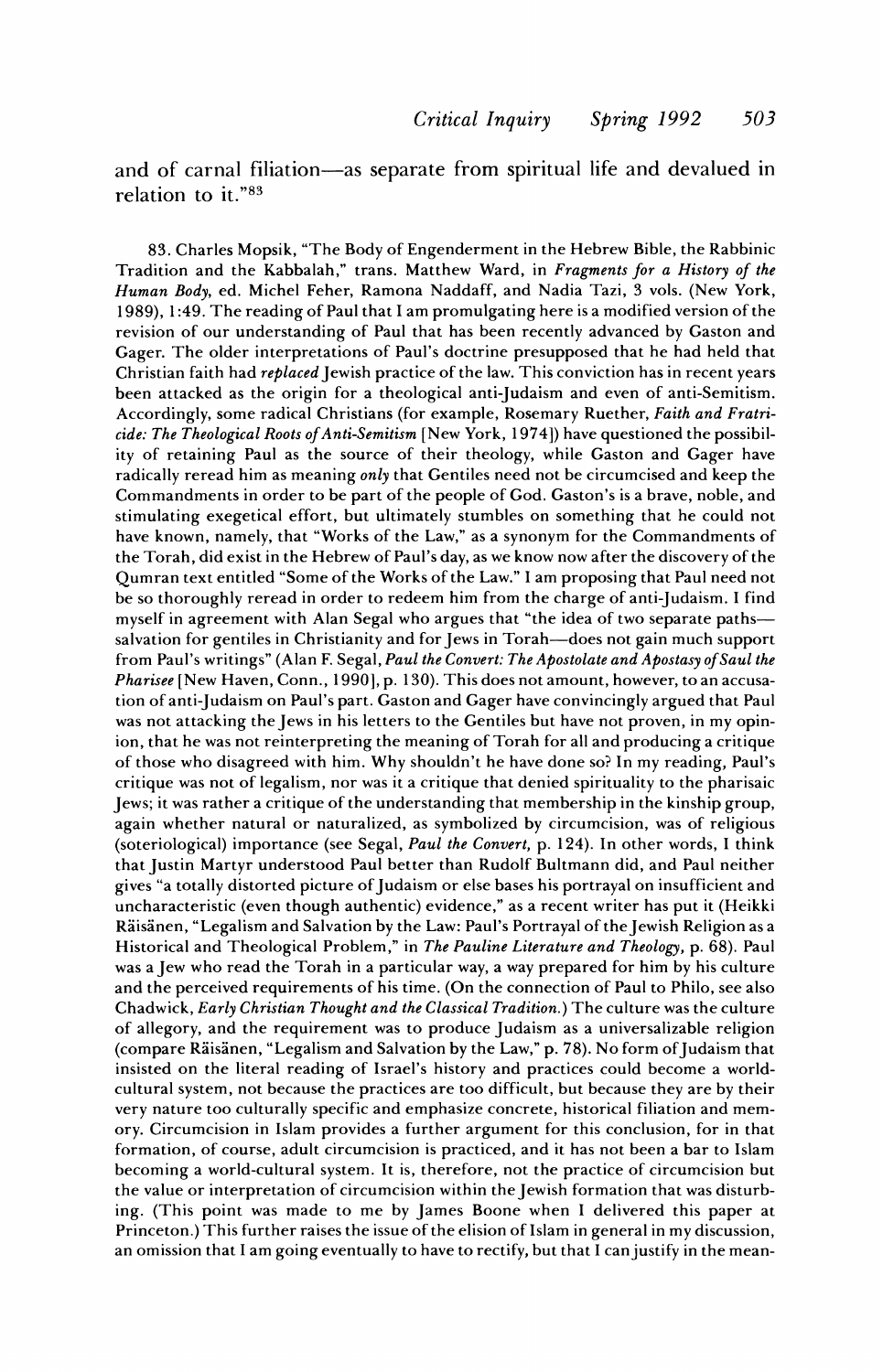#### **504 Daniel Boyarin Circumcision and the "Carnal Israel"**

**On the other hand, the Rabbis can be read as a necessary critique of**  Paul as well—or, if I am wrong in my reading of Paul, of other Christian **thinkers who certainly held such views-for if the Pauline move had within it the possibility of breaking out of the tribal allegiances and the commitments to one's own family as it were, it also contains the seeds of an imperialist and colonizing missionary practice. The very emphasis on a universalism, expressed as concern for all of the families of the world, turns very rapidly (if not necessarily) into a doctrine that they must all become part of our family of the spirit with all of the horrifying practices against Jews and other Others that Christian Europe produced.84 From the retrospective position of a world that has, at the end of the second Christian millennium, become thoroughly interdependent, each one of the options leaves something to be desired. If on the one hand the insistence on corporeal genealogy and the practice of tribal rites and customs produces an ethnocentric discourse, a discourse of separation and** 

You show that Christianity is a thoroughly Jewish movement by showing that Rabbinic **Judaism had to define itself by struggling against the ideal of a universalized, spiritualized Israel within its own ranks. Rather the same point can be made from the Christian side by noting how strong a fight the "Judaizers" put up against the apostles-Peter's vision in Acts is at least as important a witness in this connection as anything in Paul (Acts 11:1-10). But in more coded ways all the Gospels bear witness to this struggle. One New Testament scholar says that if there is any issue that may be said**  to occur on every page of the New Testament it is this struggle. And the Judaizers did **have a viable alternative, even though they lost.** 

**I mean that an aggressively internationalized, messianic Judaism need not have been a spiritualized Judaism. Consider the example of Islam, its scriptures in Arabic, everywhere; its relationship to a stated moment in history and a given place fully**  intact. Islam is undeniably international and yet one of the least spiritual—in the Pla**tonic sense-religions of all time. I do think, in fact, that herein lay the brilliance of Muhammad's double critique of Judaism and Christianity. He rejected the ethnocentrism of the Jews and the spiritualism and philosophical madness (homoousion vs.**  homoiousion and all that) of the Christians. Recall the stress that the first, still Judaistic **generation of Christians placed on relations with Jerusalem-like Muslims' with Mecca-and you see how viable the defeated alternative might have been. [Miles, letter to author, Mar. 1991]** 

**I would only add that in addition to the Jewish church, one could also cite the evidence for proselytizing on the part of non-Christian Jews in the first century and before. Islam thus completes the typology. Paul is no more an anti-Semite than Abraham Geiger, the founder of Reform Judaism, even if we conclude, as I do, that his hermeneutic was for ethnic Jews and Gentiles alike.** 

84. See Marc Shell, "Marranos (Pigs), or From Coexistence to Toleration," Critical **Inquiry 17 (Winter 1991): 306-35.** 

**time by confining my analysis to late antiquity. On the other hand, Boone's remark stimulated me to begin thinking about Islam as the realization of a third structural possibility for the future of Judaism, which was present in solution, as it were, in the first century.** 

**By coincidence, shortly after being favored with Boone's powerfully stimulating intervention, I received an enormously helpful letter from Miles, which addresses the same issue in a brilliant formulation:**